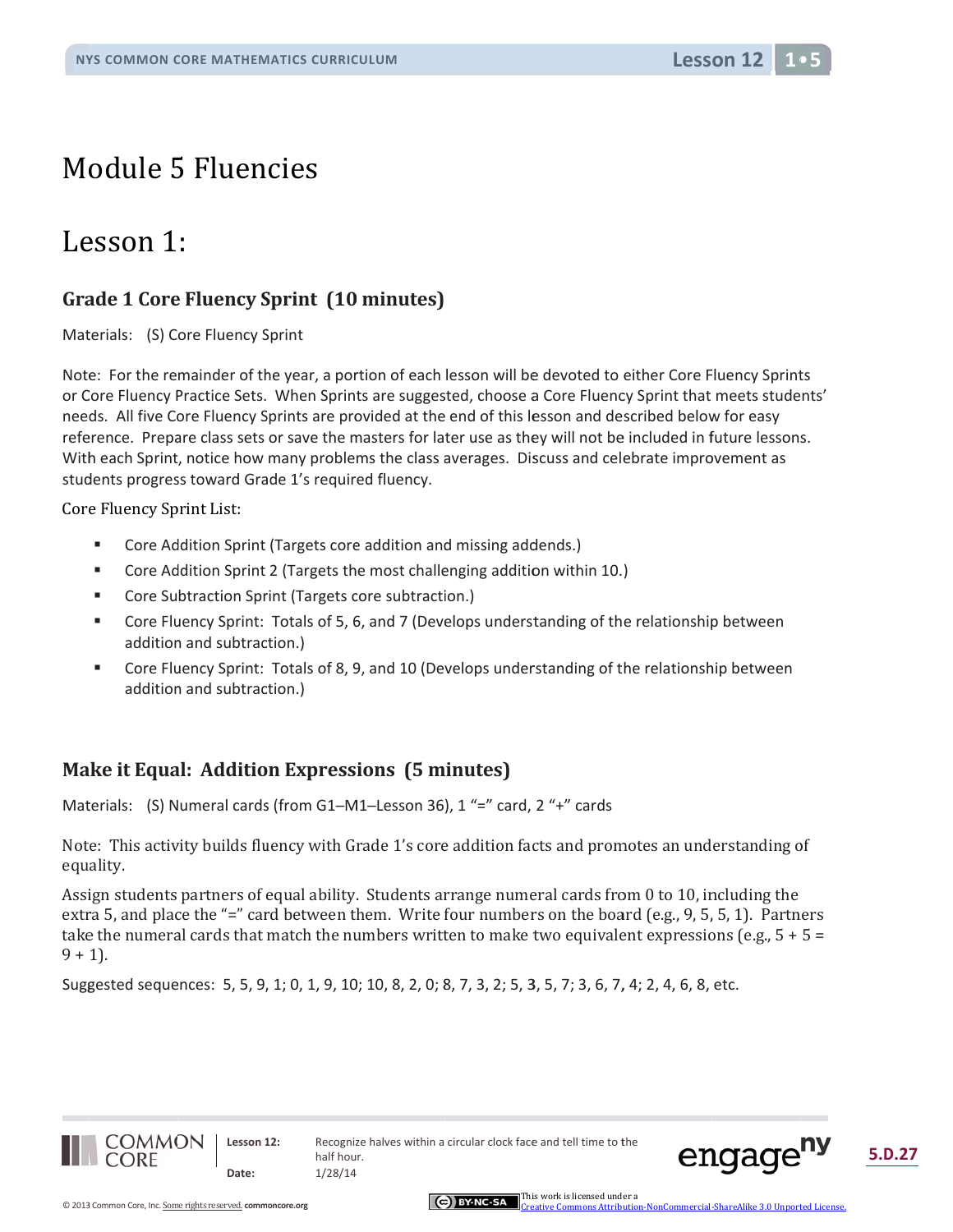## Lesson 2:

#### **Grade 1 Core Fluency Sprint (10 minutes)**

Materials: (S) Core Fluency Sprint (G1-M5-Lesson 1)

Note: Based on the needs of the class, select a Sprint from G1-M5-Lesson 1. Consider the options below:

- 1. Re-administer the previous lesson's Sprint.
- 2. Administer the next Sprint in the sequence.
- 3. Differentiate. Administer two different Sprints. Simply have one group do a counting activity on the back of their Sprint while the other group corrects the second Sprint.

#### Make It Equal: Subtraction Expressions (5 minutes)

Materials: (S) Numeral cards (from G1-M1-Lesson 36), 1 "=" card, 2 "-" cards

Note: This activity builds fluency with subtraction within 10 and promotes an understanding of equality.

Assign students partners of similar skill or ability level. Students arrange numeral cards from 0 to 10, including the extra 5, and place the "=" card between them. Write four numbers on the board (e.g., 9, 10, 2, 1). Partners take the numeral cards that match the numbers written to make two equivalent subtraction expressions (e.g.,  $10-9=2-1$ ). Students can be encouraged to make another sentence of equivalent expressions for the same set of cards as well (e.g.,  $10 - 2 = 9 - 1$ ). Encourage students to find examples that would result in an answer other than  $1 = 1$ , as in the previous example.

Suggested sequence: 10, 9, 2, 1; 2, 10, 3, 9; 4, 5, 9, 10; 10, 8, 7, 9; 7, 10, 9, 6; 2, 4, 10, 8; etc.

## Lesson 3:

#### Grade 1 Core Fluency Differentiated Practice Sets (5 minutes)

Materials: (S) Core Fluency Practice Sets from G1-M4-Lesson 23

Note: This activity assesses students' progress toward mastery of the required addition fluency for Grade 1 students. Give the appropriate Practice Set to each student. Students who completed all questions correctly on their most recent Practice Set should be given the next level of difficulty. All other students should try to improve their scores on their current level.



Lesson 12: Date:

Recognize halves within a circular clock face and tell time to the half hour.  $1/28/14$ 



5.D.28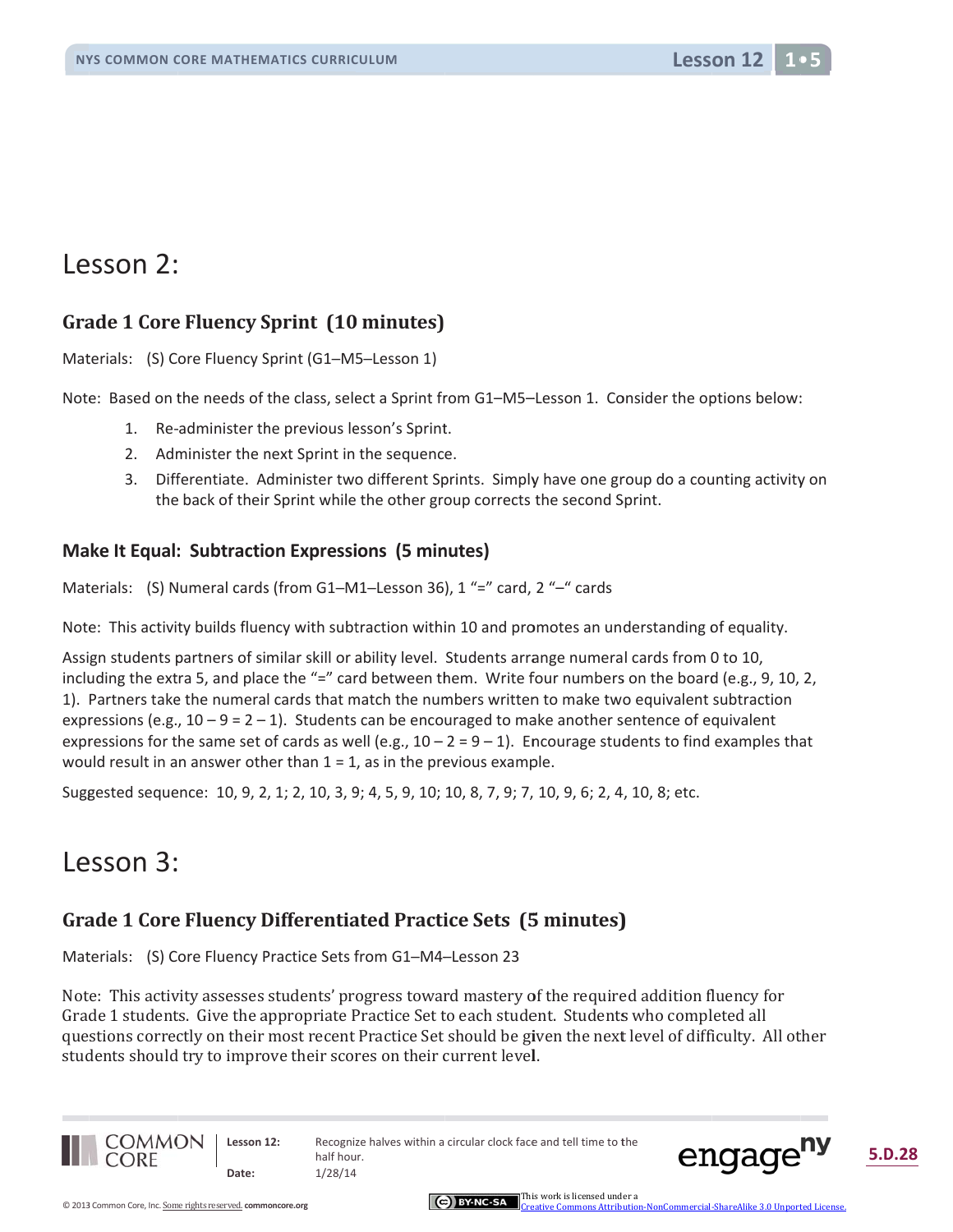Students complete as many problems as they can in 90 seconds. Assign a counting pattern and start number for early finishers, or tell them to practice make ten addition and subtraction on the back of their papers. When time runs out, collect and correct any Practice Sets that are completed.

#### Count by 10 or 1 with Dimes and Pennies (5 minutes)

Materials: (T) 10 dimes and 10 pennies

Note: This activity uses dimes and pennies as abstract representations of tens and ones to help students become familiar with coins while simultaneously providing practice with counting forward and back by 10 or 1.

- $\blacksquare$ First minute: Place and take away dimes in a 5-group formation as students count along by 10.
- $\mathbf{r}$ Second minute: Begin with 2 pennies. Ask how many ones there are. Instruct students to start at 2 and add and subtract 10 as you place and take away dimes.
- $\bar{\phantom{a}}$ Third minute: Begin with 2 dimes. Ask how many tens there are. Instruct students to begin at 20 and add and subtract 1 as you place and take away pennies.

## Lesson 4:

#### Grade 1 Core Fluency Differentiated Practice Sets (5 minutes)

Materials: (S) Core Fluency Practice Sets (G1-M5-Lesson 23)

Note: Give the appropriate Practice Set to each student. Students who are repeating a set should be motivated to try to improve their performance.

Students complete as many problems as they can in 90 seconds. Assign a counting pattern and start number for early finishers, or tell them to practice make ten addition and subtraction on the back of their papers. When time runs out, collect and correct any Practice Sets that are completed.

#### **Number Bond Addition and Subtraction (5)** minutes)

Materials: (S) Personal white boards, die per pair

Note: This fluency activity addresses Grade 1's core fluency of sums and differences through 10 and strengthens understanding of the relationship between addition and subtraction.

 $\blacksquare$ Assign partners of equal ability and an appropriate range of numbers for each pair.



Lesson 12





Lesson 12: Date:

Recognize halves within a circular clock face and tell time to the half hour.  $1/28/14$ 

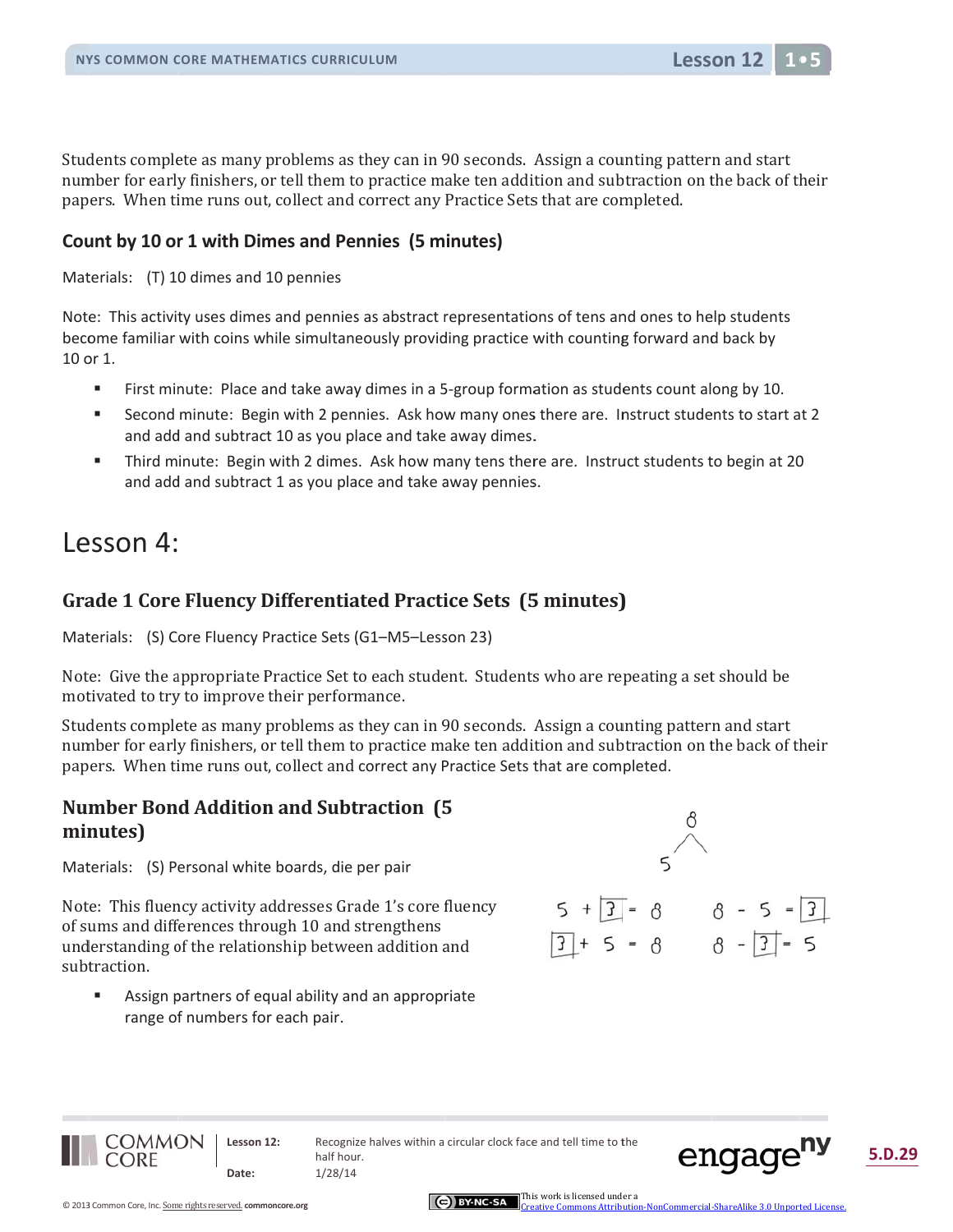- $\blacksquare$ Allow partners to choose a number for their whole greater than or equal to 6 and roll the die to determine one of the parts.
- $\blacksquare$ Both students write two addition and two subtraction sentences with a box for the unknown number in each equation and solve for the missing number.
- $\mathbf{r}$ They then exchange boards and check each other's work.

#### **Shape Flash (3 minutes)**

Materials: (T) Two-dimensional shape flashcards, threedimensional shapes used in G1-M5-Lesson 3

Note: This activity reviews the attributes and names of twodimensional (trapezoid, rhombus, square, rectangle, triangle) and three-dimensional shapes (cone, cube, cylinder, sphere, rectangular prism). For three-dimensional shapes, hold up a sample of the shape, rather than a picture of the shape. As soon as students are ready to visualize, flash the shape instead.

Flash a shape card or a three-dimensional shape for three seconds. Ask a question to review an attribute or vocabulary word students learned over the past few lessons. Pause long enough to provide thinking time, then snap to signal students to answer.

Alternate between flashing a two-dimensional shape flashcard or a three-dimensional shape. For threedimensional shapes, ask questions such as the ones listed below:

- $\blacksquare$ What's it called?
- g, How many faces did you see?
- $\blacksquare$ How many points did this shape have?
- How many faces were square? п
- $\blacksquare$ Was the shape open or closed?

## **LESSON 5**

#### **Grade 1 Core Fluency Sprint (10 minutes)**

Materials: (S) Core Fluency Sprint from G1-M5-Lesson 1

Note: Choose an appropriate Sprint, based on the needs of the class. Motivate students to monitor and appreciate their own progress. As students work, observe the areas where they slow down or get stuck. Pay attention to the strategies students use.

Core Fluency Sprint List:



Lesson 12: Date:

Recognize halves within a circular clock face and tell time to the half hour.  $1/28/14$ 



5.D.30

**Lesson 12**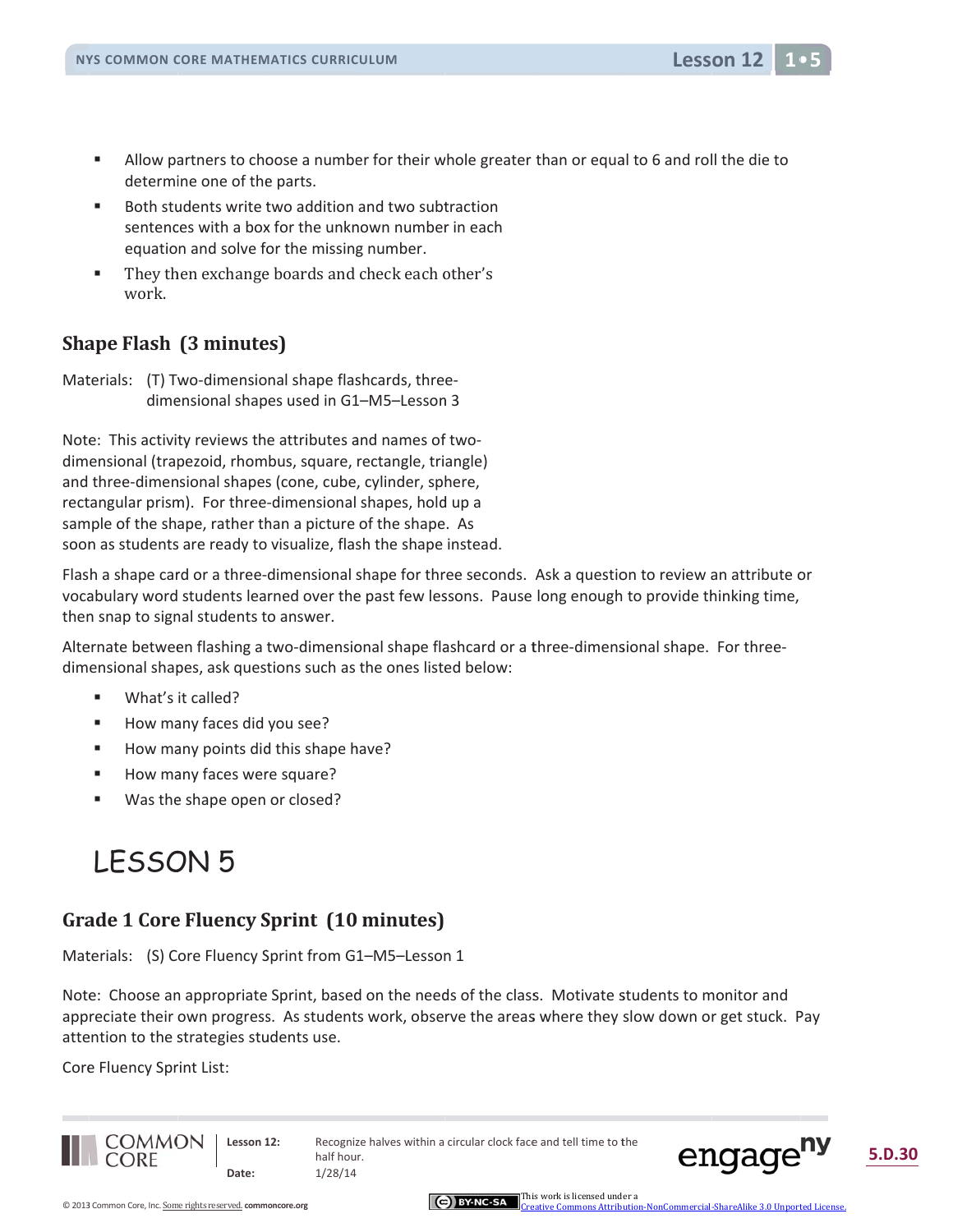- $\blacksquare$ Core Addition Sprint (Targets core addition and missing addends.)
- $\blacksquare$ Core Addition Sprint 2 (Targets the most challenging addition within 10.)
- $\blacksquare$ Core Subtraction Sprint (Targets core subtraction.)
- $\blacksquare$ Core Fluency Sprint: Totals of 5, 6, and 7 (Develops understanding of the relationship between addition and subtraction.)
- Core Fluency Sprint: Totals of 8, 9, and 10 (Develops understanding of the relationship between  $\blacksquare$ addition and subtraction.)

#### Shape Flash (3 minutes)

Materials: (T) Two-dimensional shape flashcards found in G1-M5-Lesson 4, three-dimensional shapes used in G1-M5-Lesson 3

Note: This activity reviews the attributes and names of two-dimensional and three-dimensional shapes. For three-dimensional shapes, you may need to display the shape while students are determining the answer to some of your questions. As soon as students are ready to visualize, flash the shape instead. Repeat Shape Flash from G1-M5-Lesson 4.

## **LESSON 6**

Grade 1 Core Fluency Sprint (10 minutes)

```
Materials: (S) Core Fluency Sprint (G1-M5-Lesson 1)
```
Note: Based on the needs of the class, select a Core Fluency Sprint. Consider the options below:

- $\blacksquare$ Re-administer the previous lesson's Sprint.
- $\blacksquare$ Administer the next Sprint in the sequence.
- × Differentiate. Administer two different Sprints. Simply have one group do a counting activity on the back of their Sprint as the other group corrects the second Sprint.

### Coin Drop (3 minutes)

Materials: (T) 4 dimes, 10 pennies, can

Note: In this activity, students practice adding and subtracting ones and tens.

- T: (Hold up a penny.) Name my coin.
- S: A penny.
- T: How much is it worth?
- $S: 1$  cent.



Lesson 12: Date:

Recognize halves within a circular clock face and tell time to the half hour.  $1/28/14$ 

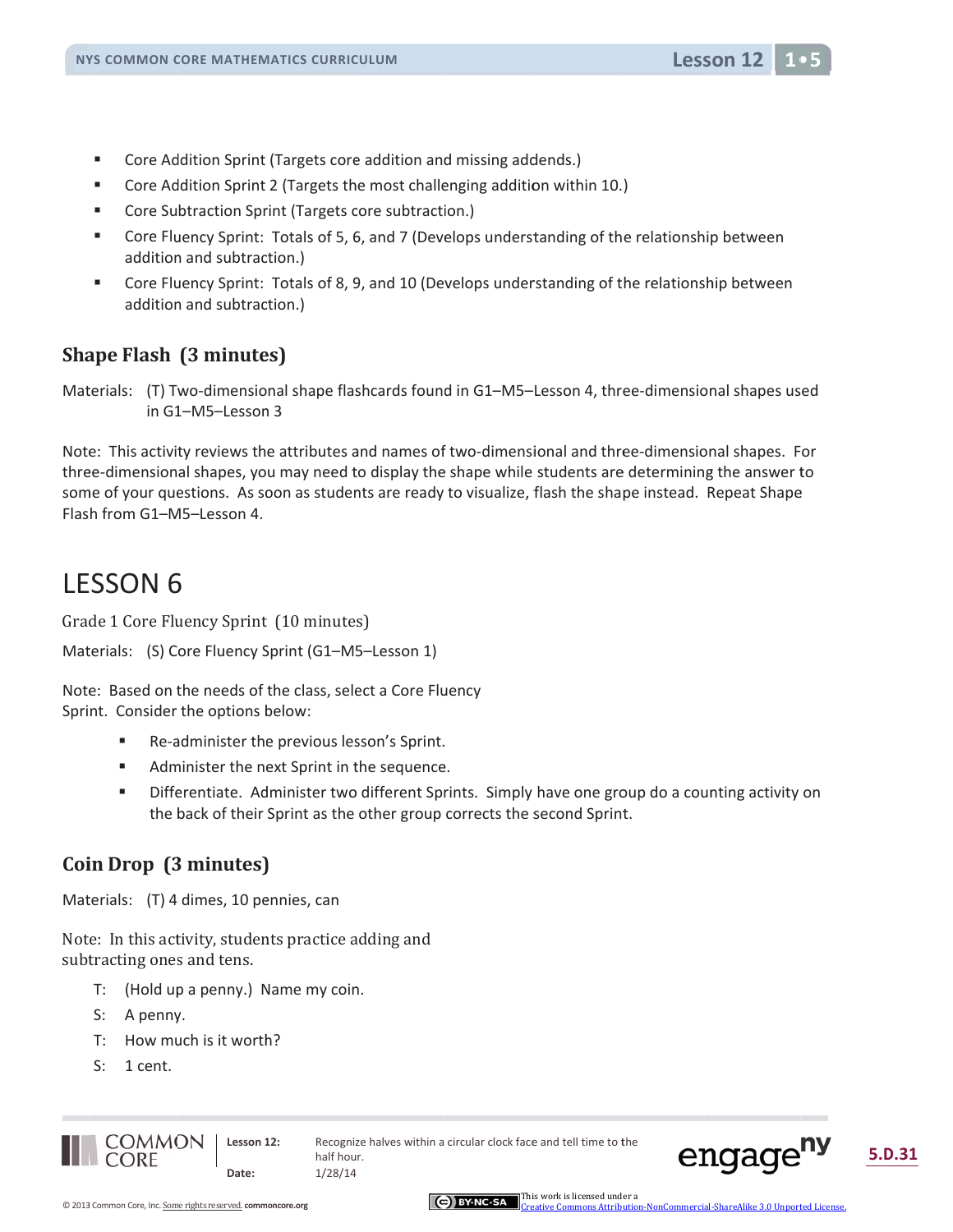$T$ : Listen carefully as I drop pennies in my can. Count along in your minds.

Drop in some pennies and ask how much money is in the can. Take out some pennies and show them. Ask how much money is still in the can. Continue adding and subtracting pennies for a minute or so. Then repeat the activity with dimes.

## **LESSON 7**

#### **Core Fluency Differentiated Practice Sets (5 minutes)**

Materials: (S) Core Fluency Practice Sets from G1-M4-Lesson 23

Note: Give the appropriate Practice Set to each student. Students who completed all questions correctly on their most recent Practice Set should be given the next level of difficulty. All other students should try to improve their scores on their current levels.

Students complete as many problems as they can in 90 seconds. Assign a counting pattern and start number for early finishers, or tell them to practice make ten addition or subtraction on the back of their papers. Collect and correct any Practice Sets completed within the allotted time.

#### **Whisper Count (2 minutes)**

Materials: Chart of numbers to 30 with multiples of 5 circled

Note: This activity prepares students for G1-M5-Lesson 11, where they will be adding 5 minutes until they reach 30 minutes to connect half past the hour to 30 minutes past the hour. If your students are proficient at counting on by fives, you may choose to substitute for the Fluency Practice 5 More (from G1-M5-Lesson 8).

Whisper-count to 30 with students, saying multiples of 5 out loud.

- T: Whisper-count with me. Say the circled numbers out loud.
- T/S: (Whisper.) 1, 2, 3, 4.
- $T/S:$  (Say.) 5!

#### **Make Ten Addition with Partners (5 minutes)**

Materials: (S) Personal white boards

Note: This fluency activity reviews how to use the Level 3 strategy of making ten to add two single-digit numbers.

- $\blacksquare$ Assign partners of equal ability.
- ă. Partners choose an addend for each other from 1 to  $10<sub>1</sub>$
- On their personal boards, students add their number



**Lesson 12** 

**COMMON CORE** 

Lesson 12: Date:

Recognize halves within a circular clock face and tell time to the half hour.  $1/28/14$ 

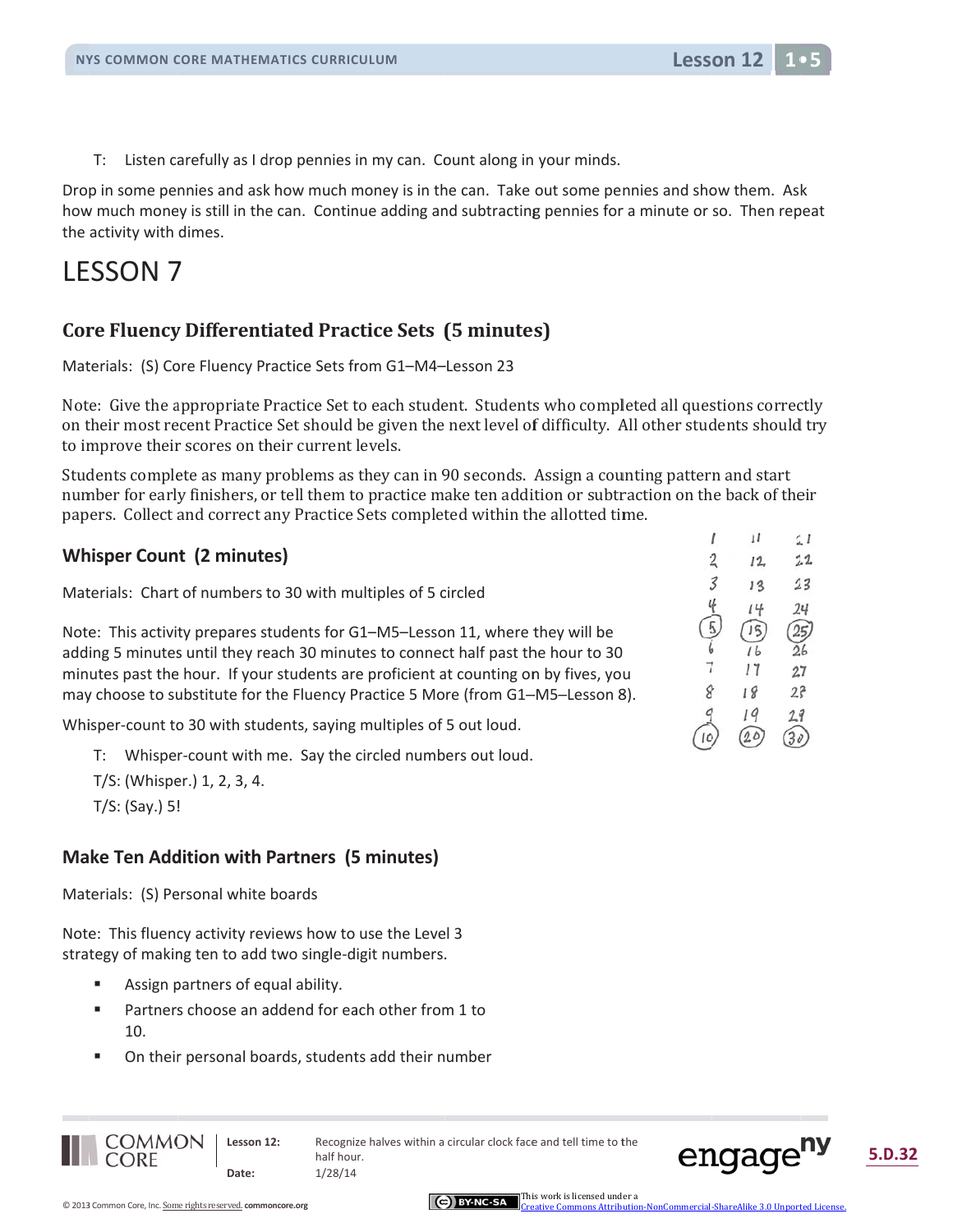to 9, 8, and 7. Remind students to write the two addition sentences they learned in G1-Module 2.

 $\bar{\phantom{a}}$ Partners then exchange boards and check each other's work.

$$
q + 5 = 14
$$
\n
$$
q + 1 = 10
$$
\n
$$
q + 1 = 14
$$
\n
$$
q + 1 = 14
$$
\n
$$
q + 1 = 14
$$
\n
$$
q + 2 = 10
$$
\n
$$
q + 3 = 13
$$
\n
$$
q + 4 = 14
$$
\n
$$
q + 1 = 10
$$
\n
$$
q + 2 = 10
$$
\n
$$
q + 2 = 12
$$
\n
$$
q + 3 = 12
$$
\n
$$
q + 4 = 14
$$

## Lesson 8

#### **Core Fluency Differentiated Practice Sets (5 minutes)**

Materials: (S) Core Fluency Practice Sets from G1-M4-Lesson 23

Note: Give the appropriate Practice Set to each student. Help students become aware of their improvement. After students do today's Practice Sets, ask them to raise their hands if they tried a new level today or improved their score from the previous day.

Students complete as many problems as they can in 90 seconds. Assign a counting pattern and start number for early finishers, or tell them to practice make ten addition or subtraction on the back of their papers. Collect and correct any Practice Sets completed within the allotted time.

#### 5 More (5 minutes)

Note: This activity prepares students for G1-M5-Lesson 11, where they will be adding 5 minutes until they reach 30 minutes to connect half past the hour to 30 minutes past the hour. The suggested sequence of this activity enables students to use their experience with analogous addition to add 5. Be sure to provide enough think time for students to mentally add or count on, as needed. If students require more support, consider replacing this activity with Whisper Count from G1-M5-Lesson 7.

- T: On my signal, say the number that is 5 more. 0. (Pause. Snap.)
- $S: 5.$
- T: 10. (Pause. Snap.)
- $\varsigma$ . 15.

Continue with the following suggested sequence: 20, 30; 5, 15, 25.

#### **Make Ten Addition with Partners (5 minutes)**

Materials: (S) Personal white boards





**Lesson 12**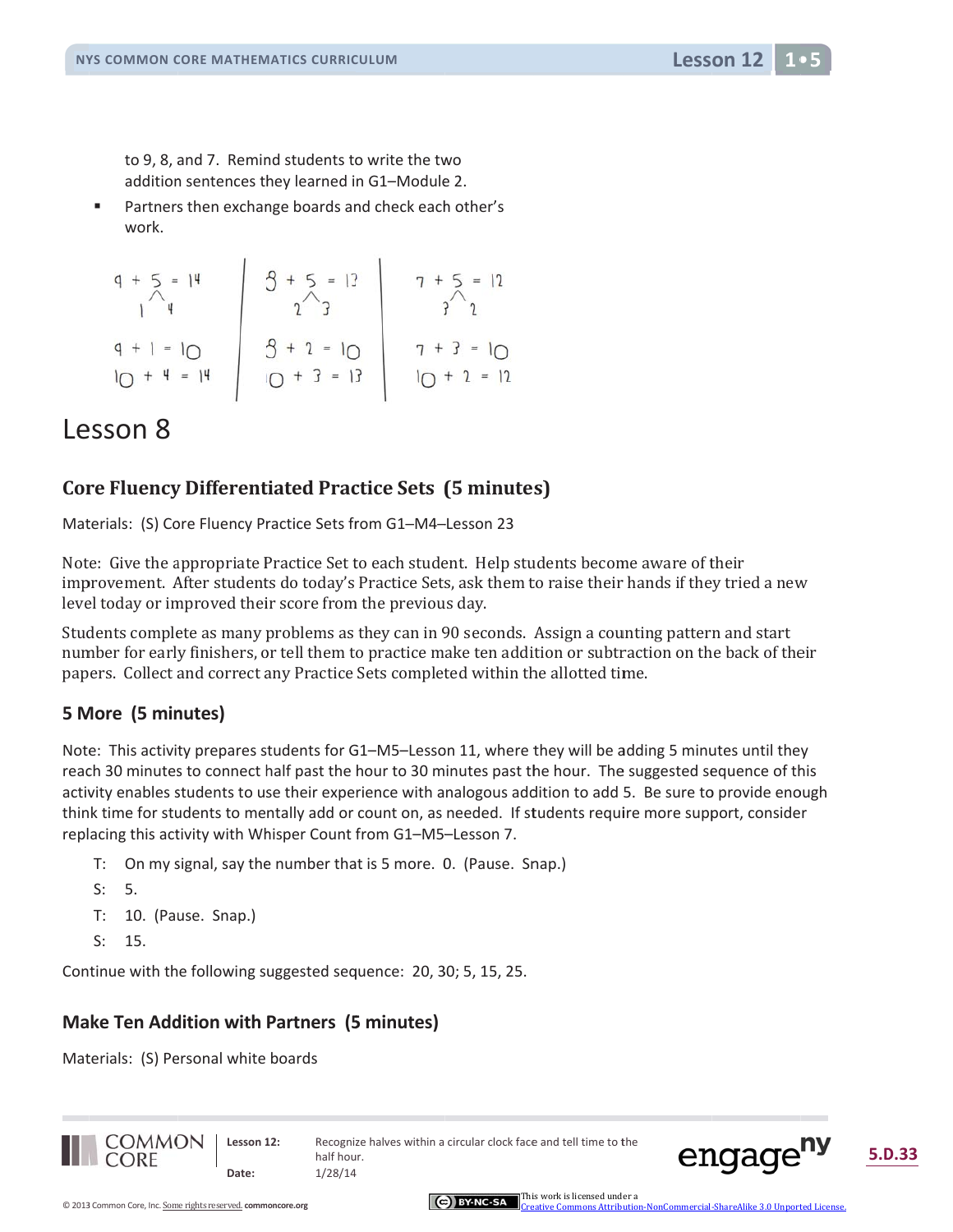

Note: This fluency activity reviews how to use the Level 3 strategy of making ten to add two single-digit numbers.

Repeat the activity from G1-M5-Lesson 7.

## **LESSON 9**

#### **Grade 1 Core Fluency Sprint (10 minutes)**

Materials: (S) Core Fluency Sprint from G1-M5-Lesson 1

Note: When choosing a counting sequence to practice between Sides A and B, consider having students whisper-count by fives to 30 and back. Although counting by fives is not a first grade standard, in G1-M5-Lesson 11 students will be adding 5 minutes until they reach 30 minutes to build an understanding of half past the hour.

Choose an appropriate Sprint, based on the needs of the class. As students work, pay attention to their strategies and the number of problems they are answering. If the majority of students complete the first three quadrants today, consider introducing the next level of difficulty tomorrow. If many students are not making it to the third quadrant, consider repeating today's Sprint.

Core Fluency Sprint List:

- $\blacksquare$ Core Addition Sprint (Targets core addition and missing addends.)
- $\bar{\phantom{a}}$ Core Addition Sprint 2 (Targets the most challenging addition within 10.)
- Core Subtraction Sprint (Targets core subtraction.)
- $\blacksquare$ Core Fluency Sprint: Totals of 5, 6, and 7 (Develops understanding of the relationship between addition and subtraction.)
- $\blacksquare$ Core Fluency Sprint: Totals of 8, 9, and 10 (Develops understanding of the relationship between addition and subtraction.)

#### **Make It Equal: Addition Expressions (5 minutes)**

Materials: (S) Numeral cards from G1-M1-Lesson 36, 1 "="card, 2 "+" cards

Note: This activity builds fluency with Grade 1's core addition facts and promotes an understanding of equality. The suggested sets move from simple to complex so students can progress through them at their own rate.

Assign students partners of equal ability. Students arrange numeral cards from 0 to 10, including the extra 5, and place the "=" card between them. Write or project the suggested sets. Partners take the numeral cards that match the numbers written to make two equivalent expressions (e.g.,  $10 + 0 = 5 + 5$ ).

Suggested sets: a) 10, 0, 5, 5 b) 9, 8, 2, 1 c) 3, 6, 4, 7 d)  $1, 2, 6, 5$ e) 1, 2, 5, 4 f) 3, 5, 4, 2  $g$ ) 2, 3, 5, 6  $h)$  3, 4, 5, 6



Lesson 12: Date:

Recognize halves within a circular clock face and tell time to the half hour.  $1/28/14$ 

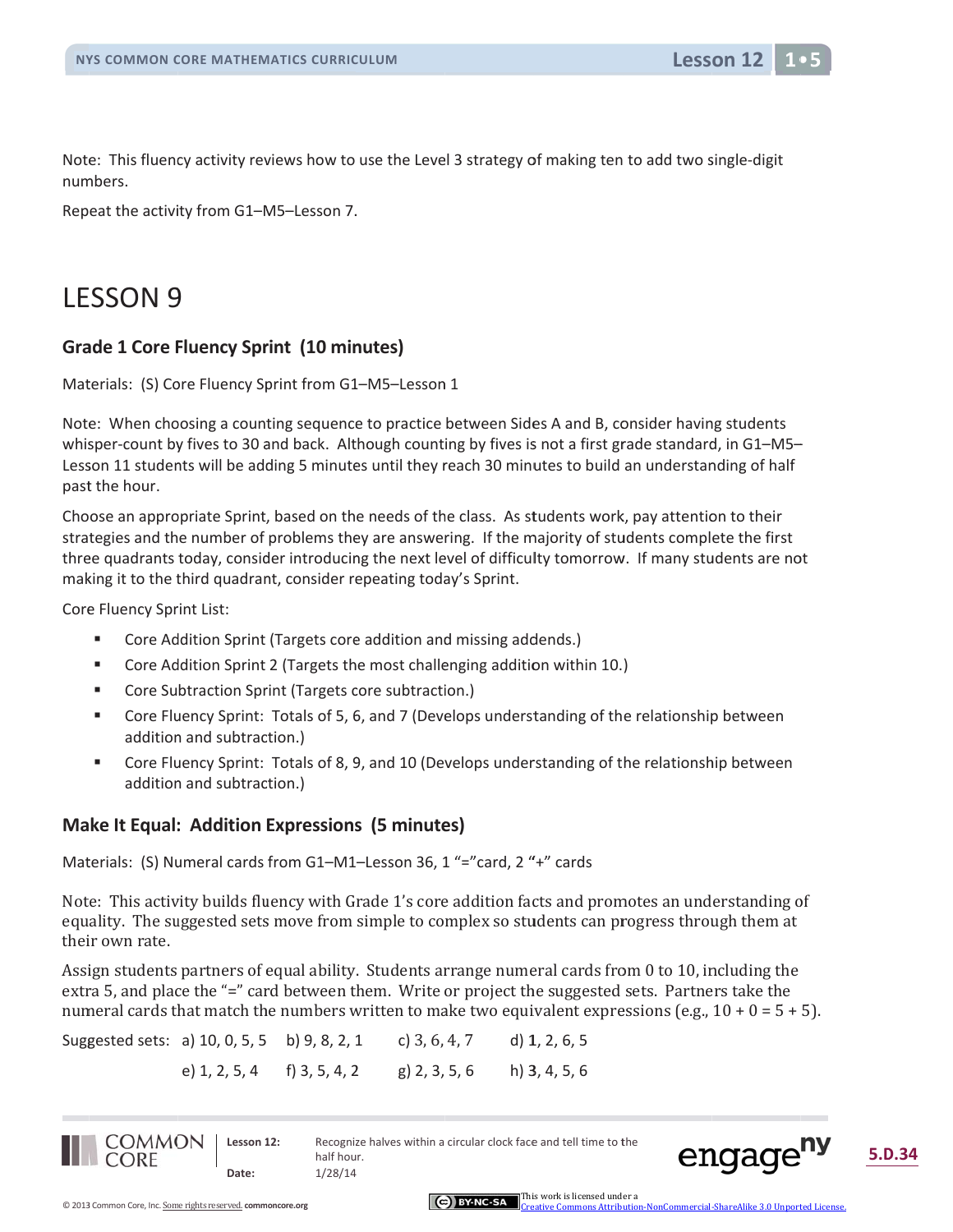**Lesson 12** 

 $1) 5, 6, 8, 7$ i) 4, 5, 9, 10 i) 9, 3, 2, 8 k) 8, 5, 9, 4

## Lesson 10

#### **Grade 1 Core Fluency Sprint (10 minutes)**

Materials: (S) Core Fluency Sprint (G1-M5-Lesson 1)

Note: Based on the needs of the class, select a Sprint from G1–M5–Lesson 1. Consider the following options:

- 1. Re-administer the previous lesson's Sprint.
- 2. Administer the next Sprint in the sequence.
- 3. Differentiate. Administer two different Sprints. Simply have one group do a counting activity on the back of their Sprint while the other group corrects the second Sprint.

## **LESSON 11**

#### **Core Fluency Differentiated Practice Sets (5 minutes)**

Materials: (S) Core Fluency Practice Sets from G1-M4-Lesson 23

Note: Give the appropriate Practice Set to each student. Students who completed all questions correctly on their most recent Practice Set should be given the next level of difficulty. All other students should try to improve their scores on their current levels.

Students complete as many problems as they can in 90 seconds. Assign a counting pattern and start number for early finishers, or tell them to practice make ten addition or subtraction on the back of their papers. Collect and correct any Practice Sets completed within the allotted time.

#### **Happy Counting (2 minutes)**

Note: In the next module, students will be learning addition and subtraction within 100 and extending their counting and number writing skills to 120. Give students practice counting by ones and tens within 100 to prepare them for G1–Module 6. When Happy Counting by ones, spend more time changing directions where changes in tens occur, which is typically more challenging. Happy Count by ones the regular way and the Say Ten way between 40 and 100. Then Happy Count by tens.





Recognize halves within a circular clock face and tell time to the half hour.  $1/28/14$ 



nCommercial-ShareAlike 3.0 Unnorted Licer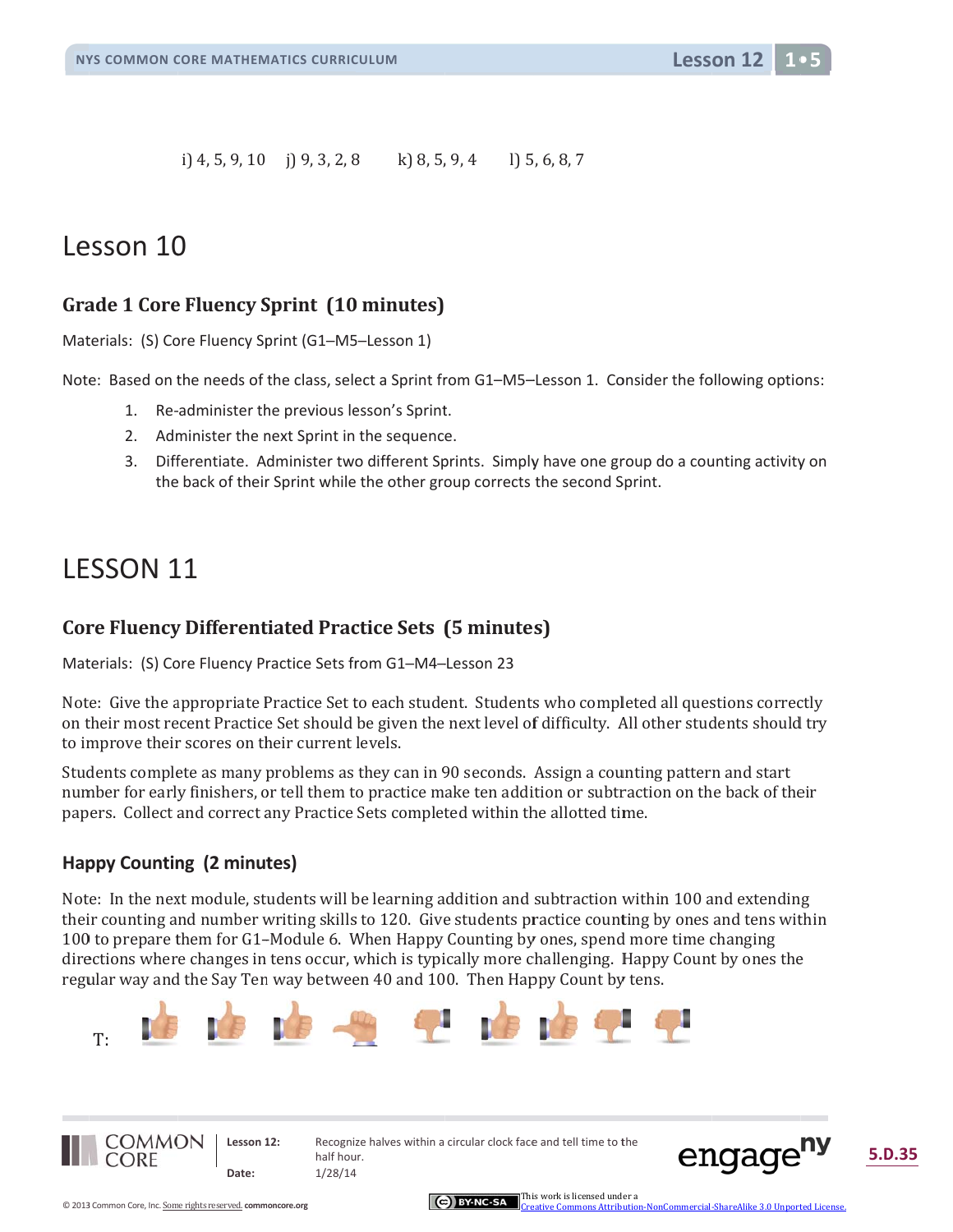Lesson 12

 $\mathbf{L}$ 

| $T/S$ :                                                                                                       | 88 | 89 | 90 | (pause) | 89 | 90 | 91 | 90 | 89  | $(\text{etc.})$  |
|---------------------------------------------------------------------------------------------------------------|----|----|----|---------|----|----|----|----|-----|------------------|
| Think Count (2 minutes)                                                                                       |    |    |    |         |    |    |    |    |     |                  |
| Materials: (T) Chart of numbers to 30 with multiples of 5 circled                                             |    |    |    |         |    |    |    |    | 11  | 21               |
|                                                                                                               |    |    |    |         |    |    |    |    | 12, | 2.1              |
| Note: This activity prepares students for today's lesson, where they will                                     |    |    |    |         |    |    |    | 3  | 13  | 23               |
| be adding 5 minutes until they reach 30 minutes to connect half past<br>the hour to 30 minutes past the hour. |    |    |    |         |    |    |    |    | 14  | 24               |
| Display the chart. Students think-count to 20, saying multiples of 5                                          |    |    |    |         |    |    |    |    | 15  | 25)              |
| aloud. Hide the chart and let students try to remember the sequence,                                          |    |    |    |         |    |    |    |    | 16  | $\widetilde{26}$ |
| counting slowly by fives to 20. Repeat think-counting and slowly skip-                                        |    |    |    |         |    |    |    |    | 17  | 27               |
| counting first to 25, then to 30.                                                                             |    |    |    |         |    |    |    |    | 18  | 28               |
|                                                                                                               |    |    |    |         |    |    |    |    | 1 G | 29               |
| <b>Take from Ten Subtraction with Partners (5 minutes)</b>                                                    |    |    |    |         |    |    |    | 10 | 20  |                  |

Materials: (S) Personal white boards

Note: This fluency activity reviews how to use the Level 3 strategy of taking from ten when subtracting from teen numbers.

Assign partners of equal ability.  $\blacksquare$ 

| ٠ | Partners choose a minuend for each other<br>between 10 and 20.                                                         | $=$                         | $-8 = 5$                    | $7 = 6$                 |
|---|------------------------------------------------------------------------------------------------------------------------|-----------------------------|-----------------------------|-------------------------|
| ٠ | On their personal boards, students<br>subtract 9, 8, and 7 from their number.                                          |                             |                             |                         |
|   | Remind students to write the two number<br>sentences, (e.g., to solve $13 - 8$ they write<br>$10 - 8 = 2, 2 + 3 = 5$ . | $10 - 9 = 1$<br>$+$ $? = 4$ | $10 - 8 = 2$<br>$2 + 3 = 5$ | $-7 = 3$<br>$3 + 3 = 6$ |
|   |                                                                                                                        |                             |                             |                         |

 $\sim$  10

Partners then exchange boards and check each other's work. ٠

## **LESSON 12**

#### **Core Fluency Differentiated Practice Sets (5 minutes)**

Materials: (S) Core Fluency Practice Sets from G1-M4-Lesson 23

Note: Give the appropriate Practice Set to each student. Help students become aware of their improvement. After students do today's Practice Sets, ask them to raise their hands if they tried a new



Lesson 12: Date:

Recognize halves within a circular clock face and tell time to the half hour.  $1/28/14$ 



5.D.36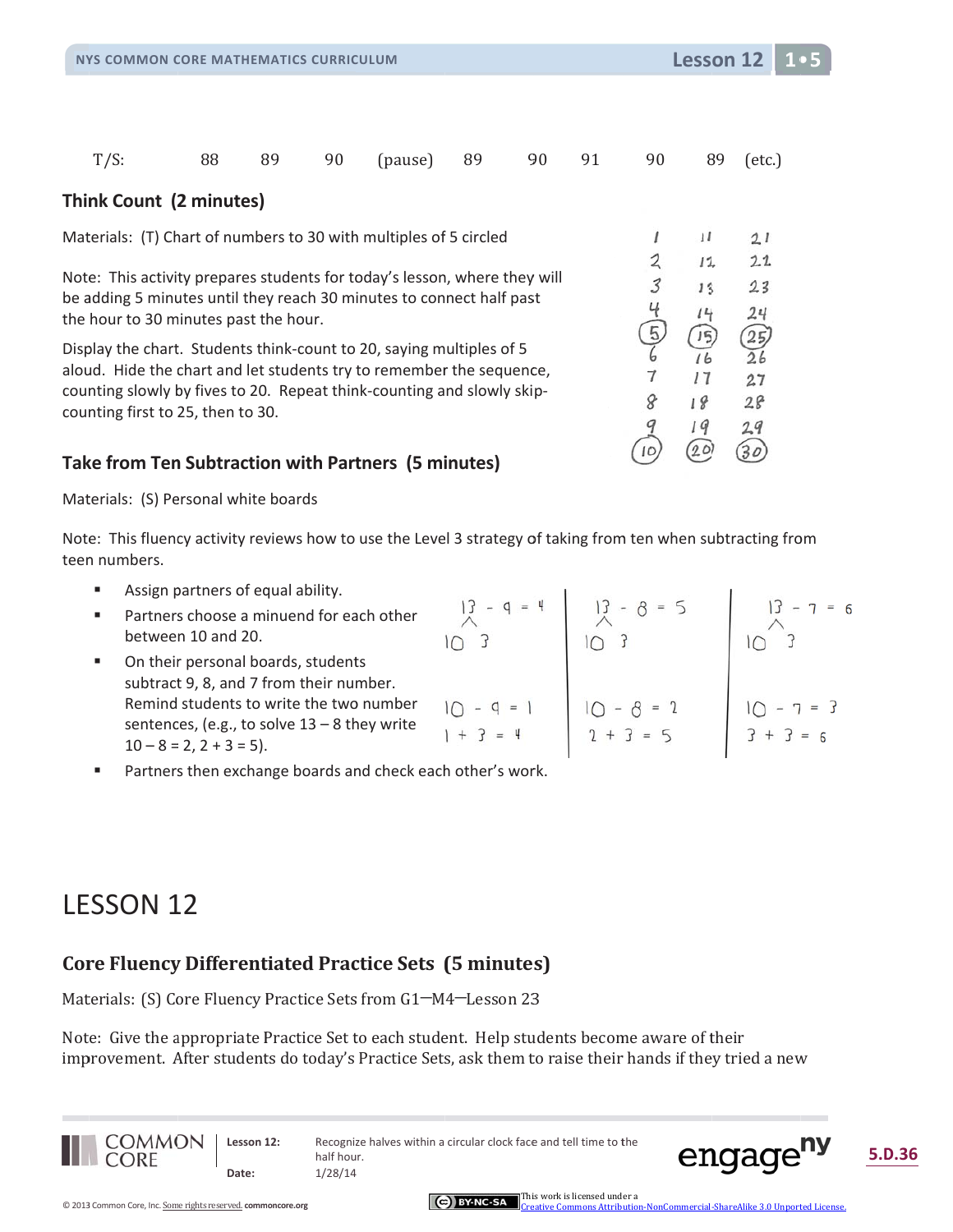

level today or improved their score from the previous day.

Students complete as many problems as they can in 90 seconds. Assign a counting pattern and start number for early finishers, or tell them to practice make ten addition or subtraction on the back of their papers. Collect and correct any Practice Sets completed within the allotted time.

#### **Happy Counting (2 minutes)**

Note: This activity prepares students for G1-Module 6 by providing practice counting by ones and tens within 100.

Repeat activity from G1-M5-Lesson 11.

#### **Analogous Addition and Subtraction (3 minutes)**

Note: This activity practices Grade 1's core fluency and reminds students to use their knowledge of sums and differences within 10 (e.g.,  $5 + 3 = 8$ ) to solve analogous problems within 40 (e.g.,  $15 + 3 = 18$ ,  $25 + 3$ )  $= 28$ , and  $35 + 3 = 38$ ).

- T: On my signal, say the equation with the answer.  $6 + 2 =$  \_\_\_\_. (Pause. Snap.)
- S:  $6 + 2 = 8$ .
- T:  $16 + 2 =$  (Pause. Snap.)
- S:  $16 + 2 = 18$ .

Continue with  $26 + 2$  and  $36 + 2$ . Then repeat, beginning with other addition or subtraction sentences within 10.

Suggested sequence:

- $\blacksquare$  $5 + 3$ ,  $15 + 3$ ,  $25 + 3$ ,  $35 + 3$
- $5 + 4$ ,  $4 + 5$ ,  $14 + 5$ ,  $24 + 5$  $\mathbf{u}$
- $7 + 2$ ,  $2 + 7$ ,  $12 + 7$ ,  $32 + 7$  $\mathbf{u}$  .
- $6 3$ ,  $16 3$ ,  $26 3$ ,  $36 3$
- $8 2$ ,  $18 2$ ,  $28 2$ ,  $38 2$
- $9 3$ ,  $9 6$ ,  $19 6$ ,  $29 6$  $\blacksquare$

#### Take from Ten Subtraction with Partners (5 minutes)

Materials: (S) Personal white boards

Note: This fluency activity reviews how to use the Level 3 strategy of taking from ten when subtracting from teen numbers.

Repeat activity from G1–M5–Lesson 11.



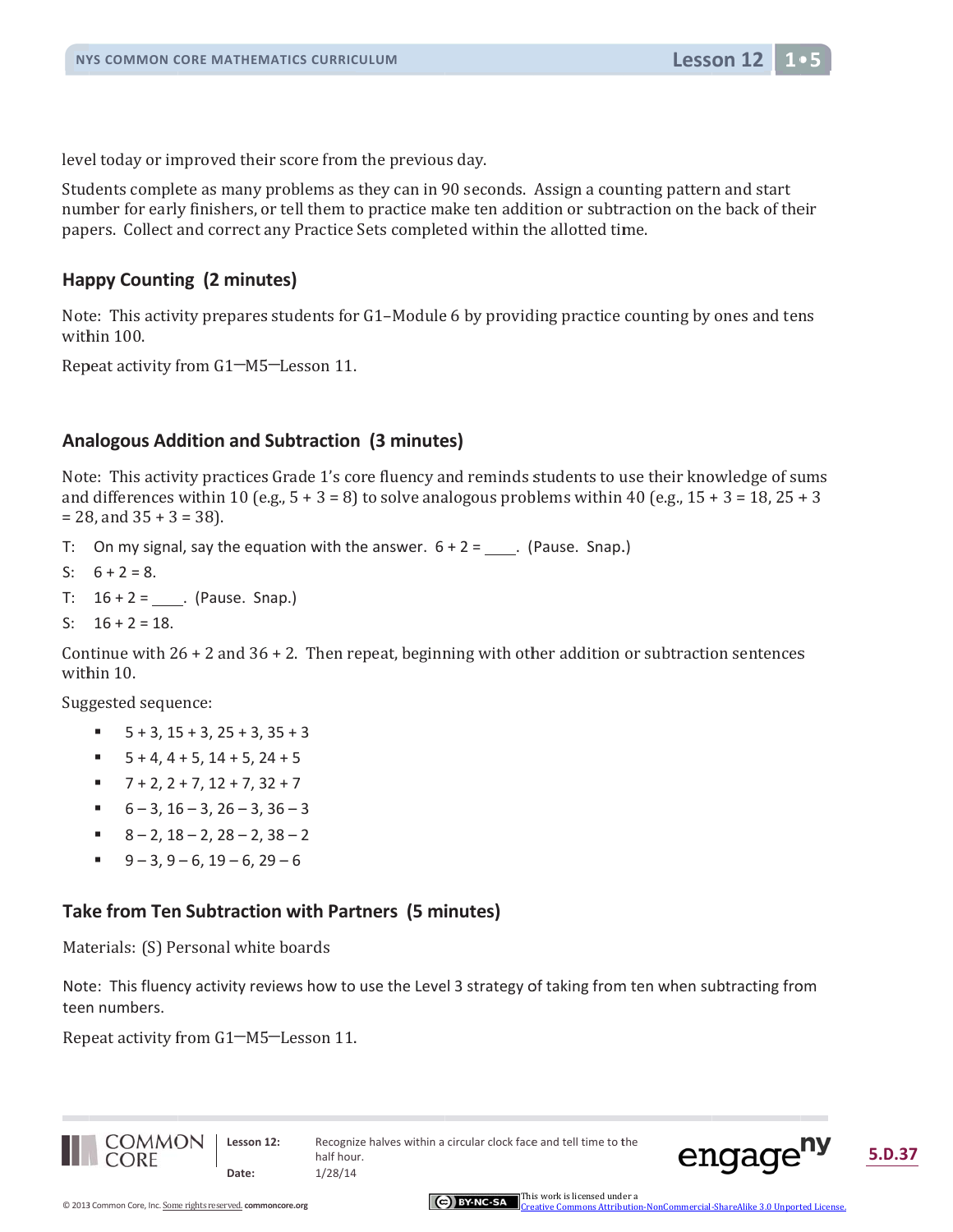## LESSON 13

### **Grade 1 Core Fluency Sprint (10 minutes)**

Materials: (S) Core Fluency Sprint from G1─M5─Lesson 1

Note: Choose an appropriate Sprint based on the needs of the class. As students work, pay attention to their strategies and the number of problems they are answering. If the majority of students complete the first three quadrants today, try giving them the next level of difficulty when you administer the next Sprint. If many students are not making it to the third quadrant, consider repeating the Sprint you chose today.

Core Fluency Sprint List:

- **Core Addition Sprint (Targets core addition and missing addends.)**
- Core Addition Sprint 2 (Targets the most challenging addition within 10.)
- **Core Subtraction Sprint (Targets core subtraction.)**
- Core Fluency Sprint: Totals of 5, 6, and 7 (Develops understanding of the relationship between addition and subtraction.)
- Core Fluency Sprint: Totals of 8, 9, and 10 (Develops understanding of the relationship between addition and subtraction.)

#### **Happy Counting (2 minutes)**

Note: This activity prepares students for  $G1-$ Module 6 by providing practice counting by ones and tens within 100.

Repeat activity from G1-M5-Lesson 11.

#### **Analogous Addition and Subtraction (3 minutes)**

Note: This activity practices Grade 1's core fluency and reminds students to use their knowledge of sums and differences within 10 (e.g.,  $5 + 3 = 8$ ) to solve analogous problems within 40 (e.g.,  $15 + 3 = 18$ ,  $25 + 3 = 28$ , and  $35 +$  $3 = 38$ ).

- T: On my signal, say the equation with the answer.  $6 + 2 =$  . (Pause. Snap.)
- S:  $6 + 2 = 8$ .
- T:  $16 + 2 =$  \_\_\_. (Pause. Snap.)
- S:  $16 + 2 = 18$ .

Continue with  $26 + 2$  and  $36 + 2$ . Then repeat, beginning with other addition or subtraction sentences within 10.

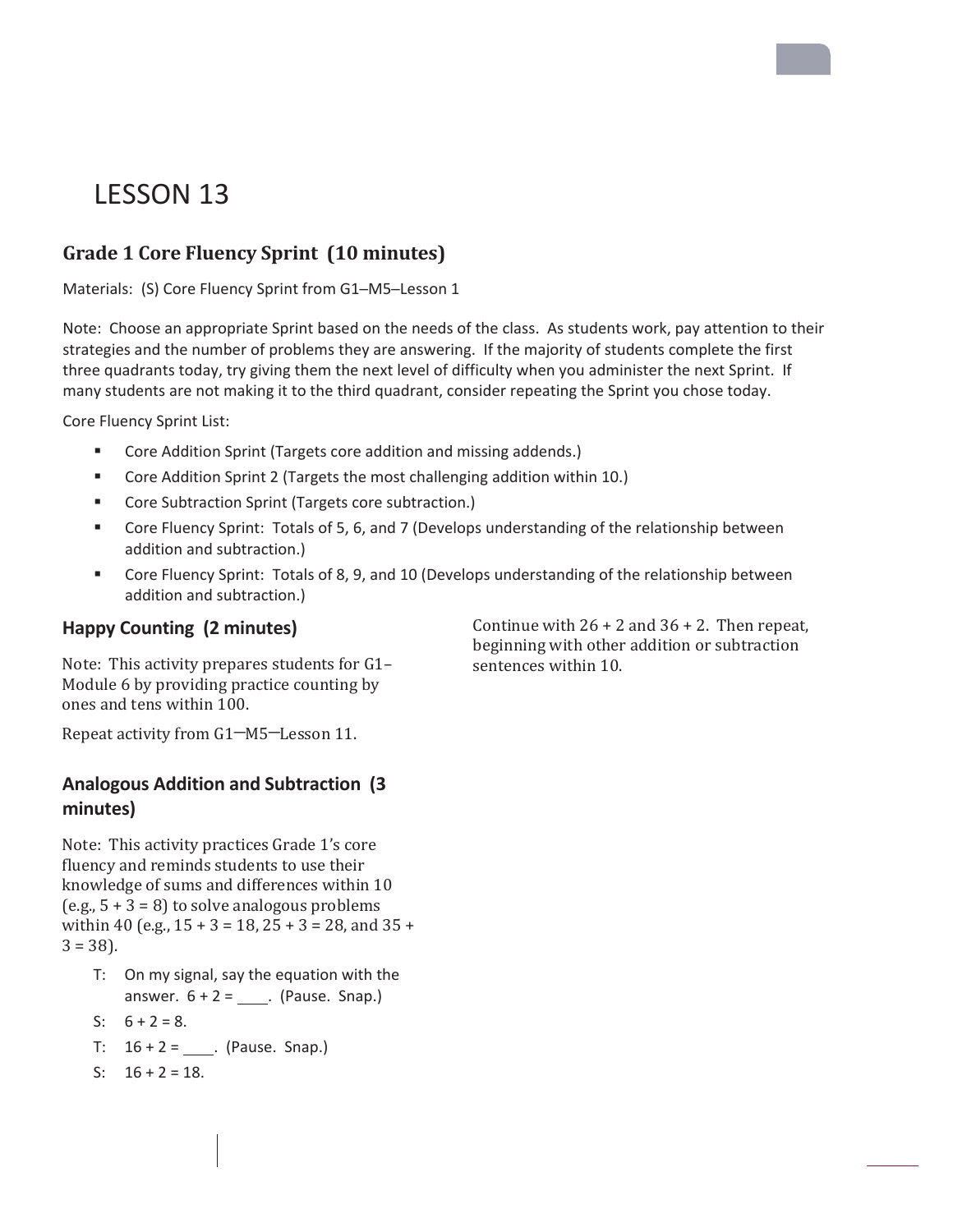## **CORE FLUENCY SPRINTS**

Note: For the remainder of the year, a portion of each lesson will be devoted to either Core Fluency Sprints or Core Fluency Practice Sets. When Sprints are suggested, choose a Core Fluency Sprint that meets students' needs. All five Core Fluency Sprints are provided at the end of this lesson and described below for easy reference. Prepare class sets or save the masters for later use as they will not be included in future lessons. With each Sprint, notice how many problems the class averages. Discuss and celebrate improvement as students progress toward Grade 1's required fluency.

Core Fluency Sprint List:

- **EXECORE Addition Sprint (Targets core** addition and missing addends.)
- **EXECORE And Core Addition Sprint 2 (Targets the most** challenging addition within 10.)
- **EXECORE Subtraction Sprint (Targets core** subtraction.)
- Core Fluency Sprint: Totals of 5, 6, and 7 (Develops understanding of the relationship between addition and subtraction.)
- Core Fluency Sprint: Totals of 8, 9, and 10 (Develops understanding of the relationship between addition and subtraction.)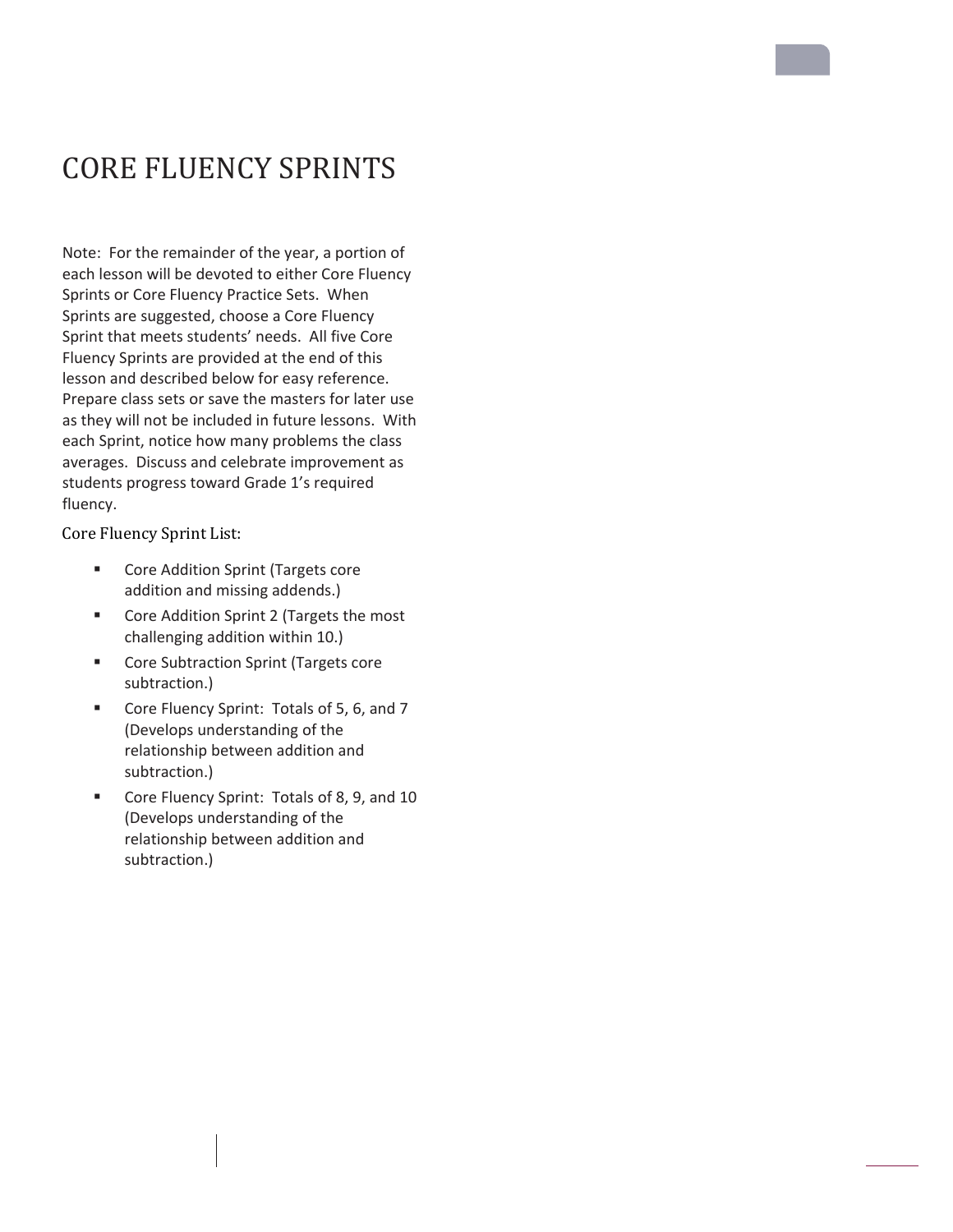Name Date



|                        | $1 \mid 4 + 1 =$  |    | $16 \mid 4 + 3 =$       |
|------------------------|-------------------|----|-------------------------|
|                        | $2 \mid 4 + 2 =$  |    | $17   \t-4 = 7$         |
| 3 <sup>7</sup>         | $4 + 3 =$         |    | $18$   7 = _____ + 4    |
|                        | $4   6 + 1 =$     |    | $19   5 + 4 =$          |
|                        | $5 \mid 6 + 2 =$  | 20 | $- + 5 = 9$             |
| $6 \quad \blacksquare$ | $6 + 3 =$         |    | $21   9 = - 4$          |
| 7 <sup>7</sup>         | $1 + 5 =$         |    | $22 \mid 2 + 7 =$       |
| 8                      | $2 + 5 =$         | 23 | $- + 2 = 9$             |
| 9                      | $3 + 5 =$         |    | $24   9 =$ $+ 7$        |
| 10                     | $5 + 58$          |    | $25 \mid 3 + 6 =$       |
| 11                     | $8 = 3 +$         | 26 | $+3=9$                  |
|                        | $12 \mid 7 + 2 =$ |    | $27   9 = +6$           |
|                        |                   |    | $28 \mid 4 + 4 =$ $+ 2$ |
| 14                     | $7 + \_ = 10$     | 29 | $5 + 4 =$ $+ 3$         |
| 15                     | $+7 = 10$         | 30 | $+7=3+6$                |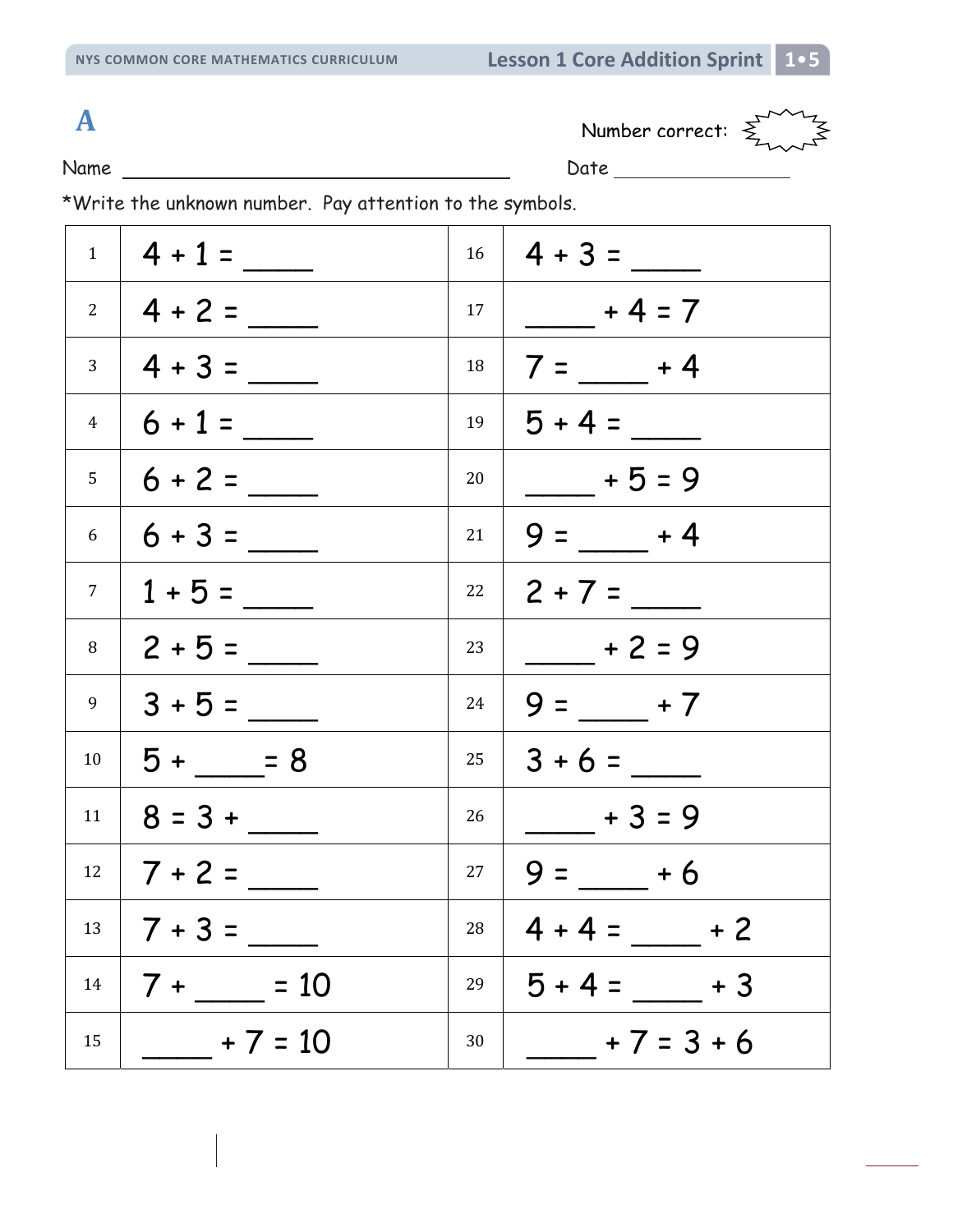**B** Number correct:  $\sum_{n=1}^{\infty} \frac{1}{n^2}$ 

Name Date

|                | $1   5 + 1 =$                      |    | $16 \mid 2 + 4 =$ |
|----------------|------------------------------------|----|-------------------|
|                | $2   5 + 2 =$                      |    | $17   + 4 = 6$    |
|                | $3   5 + 3 =$                      | 18 | $6 = +4$          |
|                | $4 \mid 4 + 1 =$                   | 19 | $ 3 + 4 =$        |
|                | $5 \mid 4 + 2 =$                   | 20 | $+3=7$            |
|                | $6 \mid 4 + 3 =$                   | 21 | $7 =$ $+4$        |
| 7 <sup>1</sup> | $1 + 3 =$                          |    | $22 \mid 4 + 5 =$ |
| 8              | $ 2 + 3 =$                         | 23 | $+4=9$            |
| 9              | $ 3 + 3 =$                         | 24 | $9 = 5$           |
| 10             | $3 + \underline{\hspace{1cm}} = 6$ | 25 | $2 + 6 =$         |
| 11             | $+3=6$                             | 26 | $+6=9$            |
|                | $12 \mid 5 + 2 =$                  | 27 | $9 = +2$          |
| 13             | $5 + 3 =$                          | 28 | $ 3 + 3 =$ + 4    |
| 14             | $5 + 5 = 8$                        | 29 | $3 + 4 = 5$       |
| 15             | $+3=8$                             | 30 | $+6=2+7$          |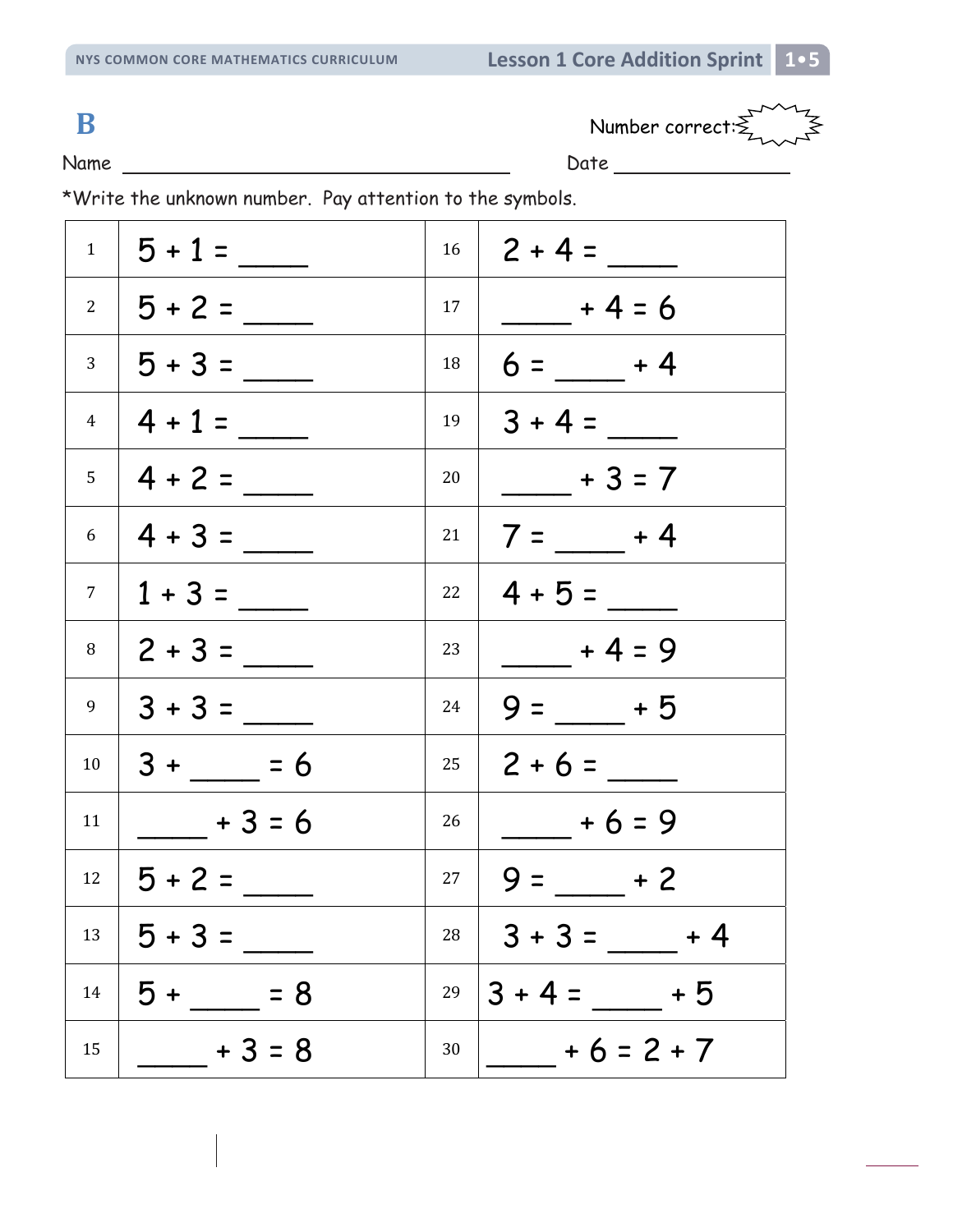Name Date Date Date

**A** Number correct:  $\sum_{k=1}^{N}$ 

\*Write the unknown number. Pay attention to the equal sign.

| $1 \quad  $    | $5 + 2 =$  | 16        | $= 5 + 4$        |
|----------------|------------|-----------|------------------|
| $2^{\circ}$    | $6 + 2 =$  | 17        | $= 4 + 5$        |
| 3 <sup>7</sup> | $7 + 2 =$  | 18        |                  |
| $\overline{4}$ | $4 + 3 =$  | 19        | $3 + 6 =$        |
| $5 -$          | $15 + 3 =$ | 20        | $= 2 + 6$        |
| 6              | $16 + 3 =$ | 21        | $2 + 7 =$        |
| $7^{\circ}$    | $= 6 + 2$  | 22        | $= 3 + 4$        |
| 8              | $= 2 + 6$  | 23        | $3 + 6 =$        |
| 9              | $= 7 + 2$  | 24        | $= 4 + 5$        |
| 10             | $= 2 + 7$  | 25        | $3 + 4 =$        |
| 11             | $= 4 + 3$  | 26        | $13 + 4 =$       |
| 12             | $= 3 + 4$  | $27 \mid$ | $3 + 14 =$       |
| 13             | $= 5 + 3$  | 28        | $3 + 6 =$        |
| 14             | $= 3 + 5$  | 29        | $13 +$<br>$= 19$ |
| 15             | $= 3 + 4$  | 30        | $19 =$<br>$+16$  |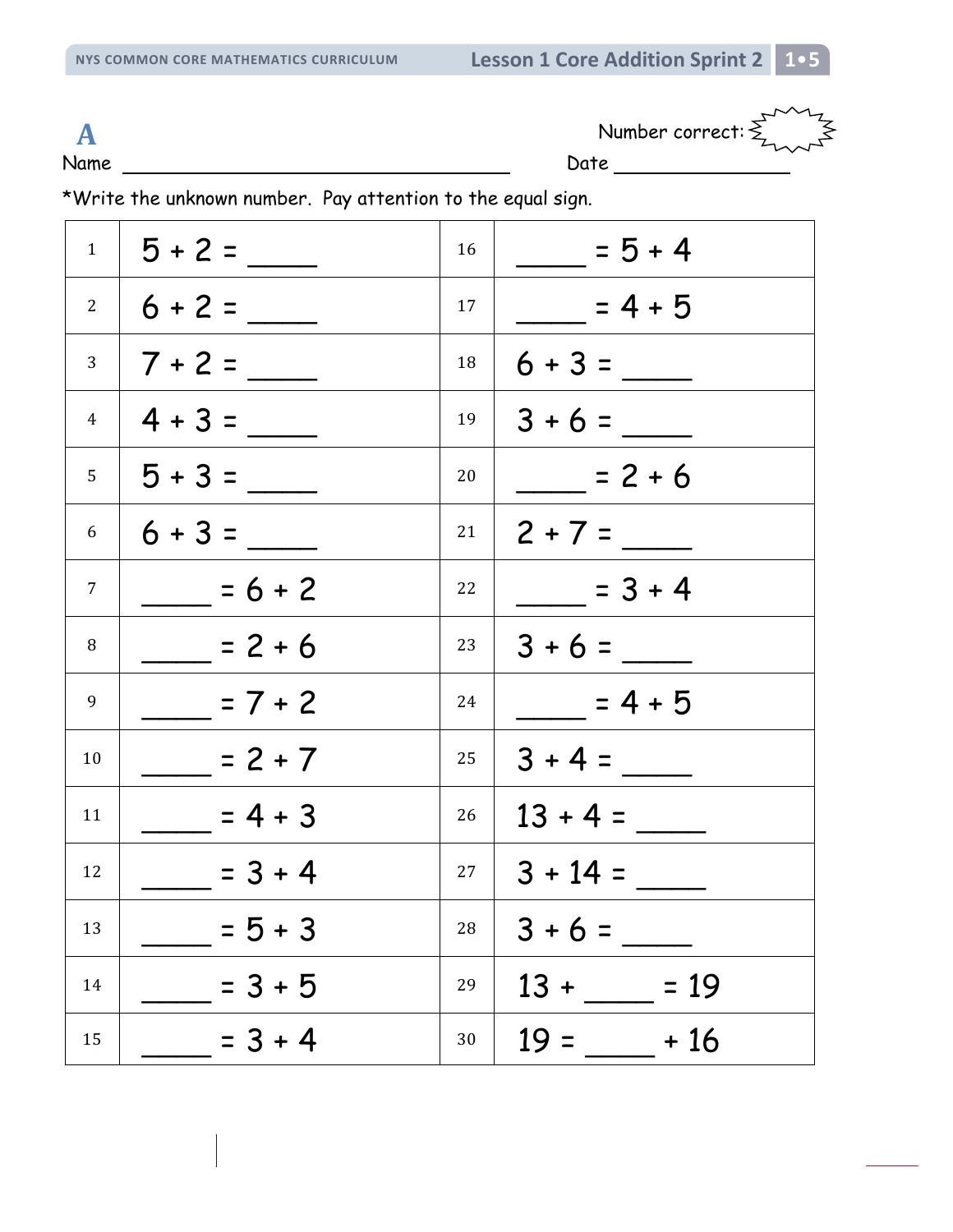**B** Number correct:

Name Date Date Date

\*Write the unknown number. Pay attention to the equal sign.

|                | $1 \mid 4 + 3 =$ | 16         | $= 6 + 3$          |
|----------------|------------------|------------|--------------------|
|                | $2   5 + 3 =$    | 17         | $= 3 + 6$          |
|                | $3 \mid 6 + 3 =$ | 18         | $5 + 4 =$          |
|                | $4   6 + 2 =$    | 19         | $4 + 5 =$          |
| 5 <sup>7</sup> | $ 7+2=$          | 20         | $= 2 + 7$          |
| 6              | $15 + 4 =$       | 21         | $2 + 6 =$          |
| 7              | $= 4 + 3$        | 22         | $=3+4$             |
| 8              | $= 3 + 4$        | 23         | $4 + 5 =$          |
| 9              | $= 5 + 3$        | 24         | $=3+6$             |
| 10             | $= 3 + 5$        | 25         |                    |
| 11             | $= 6 + 2$        | 26         | $12 + 7 =$         |
| 12             | $= 2 + 6$        |            | $27 \mid 2 + 17 =$ |
| 13             | $= 7 + 2$        | ${\bf 28}$ | $4 + 5 =$          |
| 14             | $= 2 + 7$        | 29         | $14 +$<br>$= 19$   |
| 15             | $= 7 + 2$        | $30\,$     | $19 =$<br>$+15$    |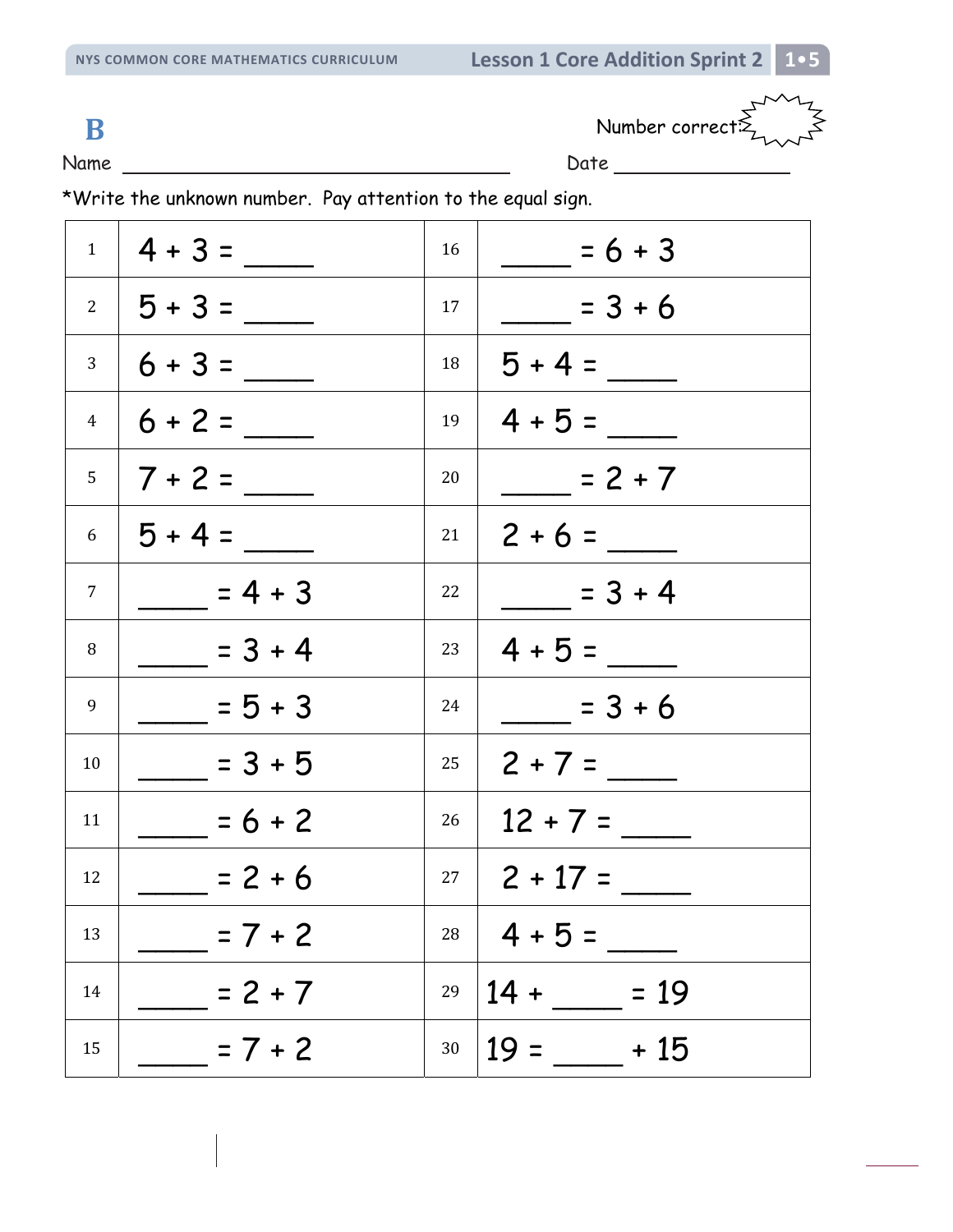Number correct:  $\sum_{n=-\infty}^{\infty}$ 

**A**

Name Date

| $\mathbf{1}$    | $6 - 1 =$        | 16 |                   |
|-----------------|------------------|----|-------------------|
|                 | $2 \mid 6 - 2 =$ |    | $17 \mid 8 - 6 =$ |
| 3               | $6 - 3 =$        |    |                   |
| $\overline{4}$  | $10 - 1 =$       |    | $19$   7 - 4 =    |
| 5               | $10 - 2 =$       |    | $20   8 - 4 =$    |
| 6               |                  |    | $21   9 - 4 =$    |
| $7\overline{ }$ | $ 7 - 2 =$       | 22 |                   |
| 8               | $8 - 2 =$        |    | $23   9 - 6 =$    |
| 9               | $9 - 2 =$        | 24 | $9 - 56$          |
| 10              |                  | 25 | $9 - 2$           |
| 11              | $8 - 3 =$        | 26 | $ 2 = 8 -$        |
| 12              | $10 - 3 =$       |    | $27 \mid 2 = 9 -$ |
| 13              | $10 - 4 =$       | 28 | $10 - 7 = 9 -$    |
| 14              | $9 - 4 =$        | 29 | $9 - 5 = -3$      |
| 15              | $8 - 4 =$        | 30 | $-6=9-7$          |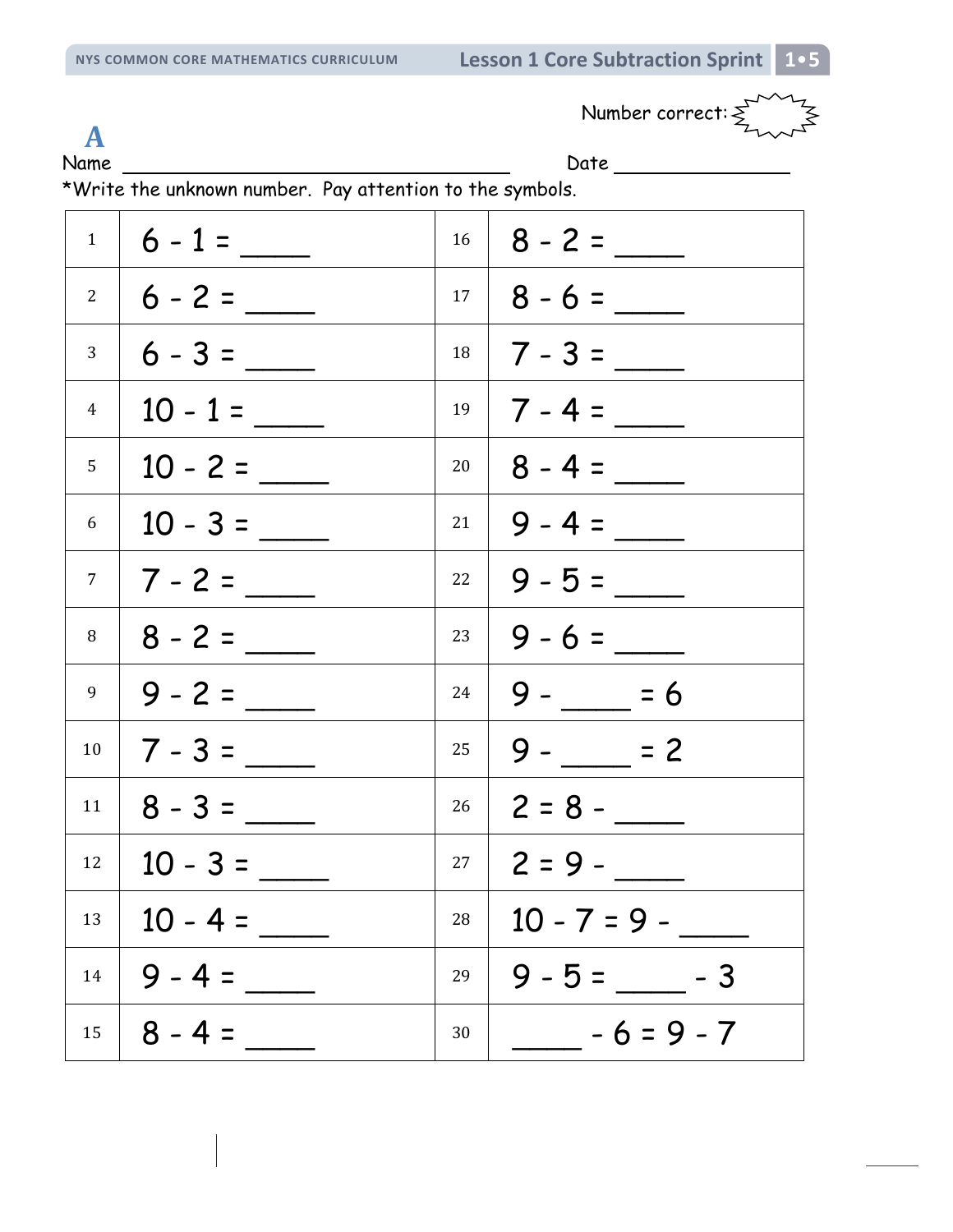Number correct: **B**

Name Date

|                 | $1 \mid 5 - 1 =$  | 16 |                        |
|-----------------|-------------------|----|------------------------|
|                 | $2   5 - 2 =$     |    | $17 \mid 6 - 4 =$      |
|                 |                   | 18 |                        |
| 4 <sup>1</sup>  | $10 - 1 =$        |    | $19 \mid 8 - 5 =$      |
| 5               |                   | 20 |                        |
|                 | $6 \mid 10 - 3 =$ | 21 |                        |
| $7\overline{ }$ |                   |    | $22 \mid 9 - 6 =$      |
| 8               |                   |    | $23   9 - 7 =$         |
| 9               |                   | 24 | $ 9 - 5 $              |
| 10              |                   |    | $25 \mid 9 - \_\_ = 4$ |
|                 | $11 \mid 7 - 3 =$ |    | $26 \mid 4 = 8 -$      |
|                 | $12 \mid 8 - 3 =$ |    | $27 \mid 4 = 9 -$      |
| 13              | $5 - 4 =$         | 28 | $10 - 8 = 9 -$         |
| 14              | $6 - 4 =$         | 29 | $8 - 6 =$ - $- 7$      |
| 15              | $7 - 4 =$         | 30 | $-4=9-6$               |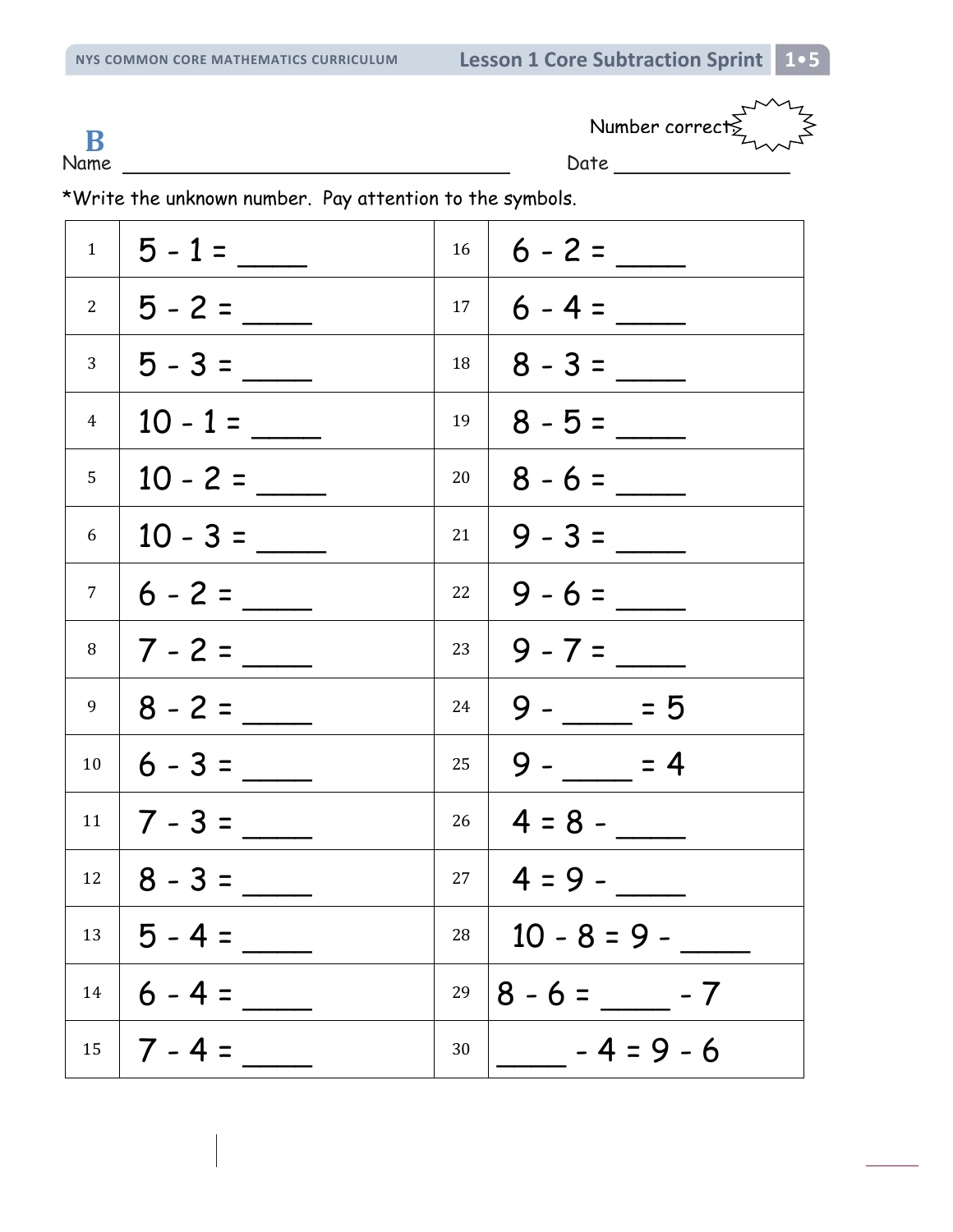**NYS COMMON CORE MATHEMATICS CURRICULUM Core Fluency Sprint: Totals of 5, 6, & 7 1**•**5**

Name Date Date Date

A Number correct:  $\sum_{n=0}^{\infty} \frac{1}{n^2}$ 

|                | $1 \mid 2 + 3 =$         |    | $16 \mid 3 + 3 =$              |
|----------------|--------------------------|----|--------------------------------|
|                | $2 \mid 3 + \_\_\_\ = 5$ |    | $17 \mid 6 - 3 =$              |
|                | $3 \mid 5 - 3 =$         |    | $18 \mid 6 =$ + 3              |
|                | $4$   5 - 2 = _____      |    | $19 \mid 2 + 5 =$              |
| 5 <sup>1</sup> | $\frac{1}{2}$ + 2 = 5    |    | $20 \mid 5 + \_\_ = 7$         |
|                | $6 \mid 1 + 5 =$         |    | $21 \mid 7 - 2 =$              |
|                | $7 \mid 1 + \_ = 6$      |    |                                |
| 8              | $6 - 1 =$                |    | $23 \mid 7 = \_\_ + 5$         |
| 9              | $6 - 5 =$                |    | $24 \mid 3 + 4 =$              |
| 10             | $+5=6$                   |    | $25 \mid 4 + \_\_\_\_\_\_ = 7$ |
|                | $11 \mid 4 + 2 =$        |    | $26 \mid 7 - 4 =$              |
|                | $12 \mid 2 + 5 = 6$      |    | $27   7 = +3$                  |
| 13             |                          |    | $28 \mid 3 = 7 -$              |
| 14             | $6 - 4 =$                | 29 | $7 - 5 =$ $- - 4$              |
| 15             | $- + 4 = 6$              | 30 | $-3 = 7 - 4$                   |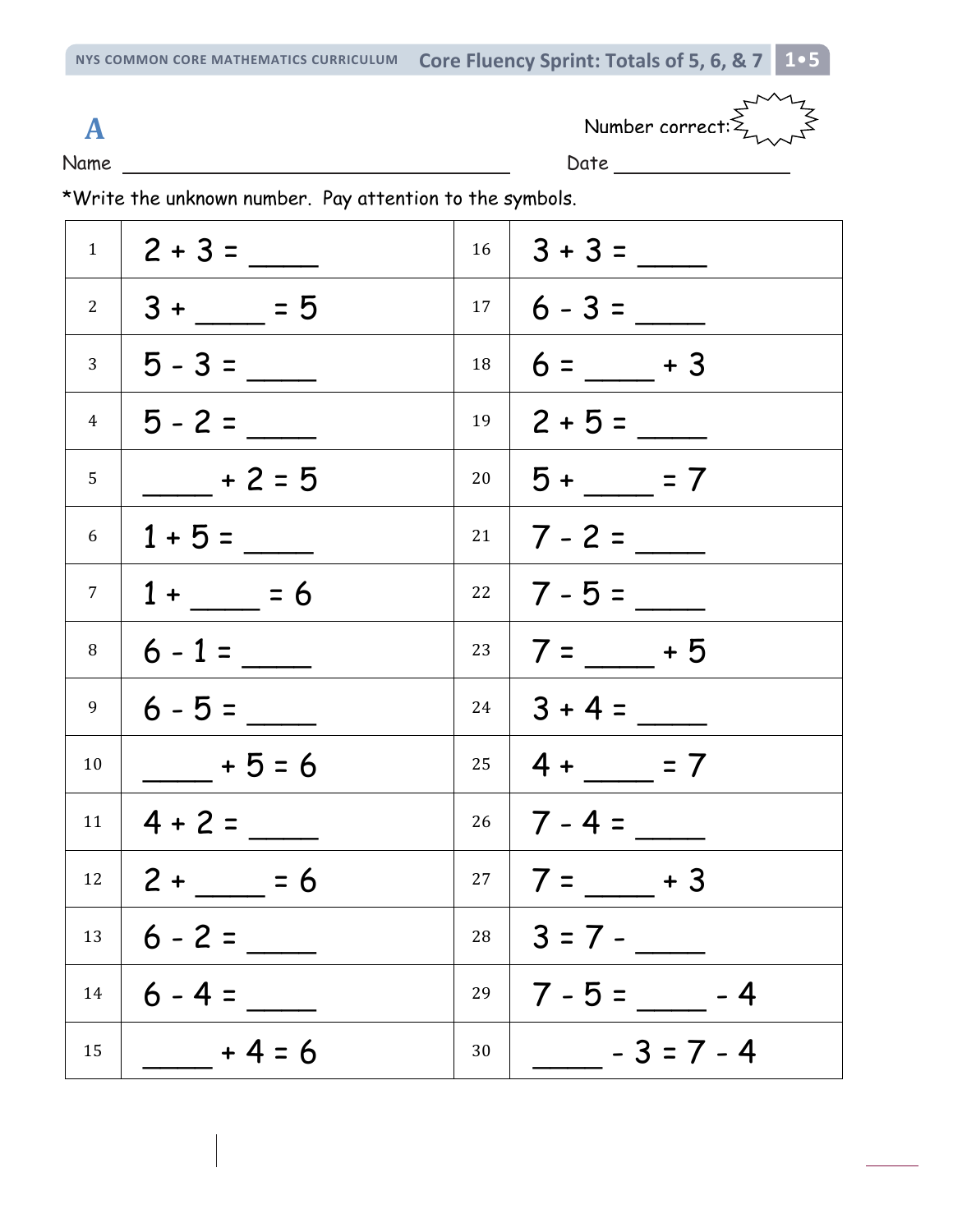**NYS COMMON CORE MATHEMATICS CURRICULUM Core Fluency Sprint: Totals of 5, 6, & 7 1**•**5**

Name Date Date Date **B** Number correct:  $\sum_{n=1}^{\infty}$ 

|    | $1 \mid 1 + 4 =$         |           | $16 \mid 3 + 3 =$              |
|----|--------------------------|-----------|--------------------------------|
|    | $2 \mid 4 + \_\_\_\ = 5$ |           | $17 \mid 6 - 3 =$              |
|    | $3 \mid 5 - 4 =$         | 18        | $6 =$ $- + 3$                  |
|    | $4$   5 - 1 =            | 19        | $2 + 4 =$                      |
| 5  | $+1=5$                   |           | $20 \mid 4 + 56$               |
|    | $6$   7 + 2 = ____       | 21        | $6 - 2 =$                      |
|    | $7   5 + 2 = 7$          |           | $22 \mid 6 - 4 =$              |
|    | $8 \mid 7 - 2 =$         | $23 \mid$ | $6 = +4$                       |
|    | $9 \mid 7 - 5 =$         |           | $24 \mid 3 + 4 =$              |
| 10 | $- + 2 = 7$              |           | $25 \mid 4 + \_\_\_\_\_\_ = 7$ |
|    | $11   1 + 5 =$           |           | $26 \mid 7 - 4 =$              |
|    | $12 \mid 1 + 56$         |           | $27   7 = +4$                  |
| 13 | $6 - 1 =$                |           | $28$   4 = 7 -                 |
| 14 | $6 - 5 =$                | 29        | $6 - 4 =$ $-5$                 |
| 15 | $+5=6$                   | 30        | $-4=7-3$                       |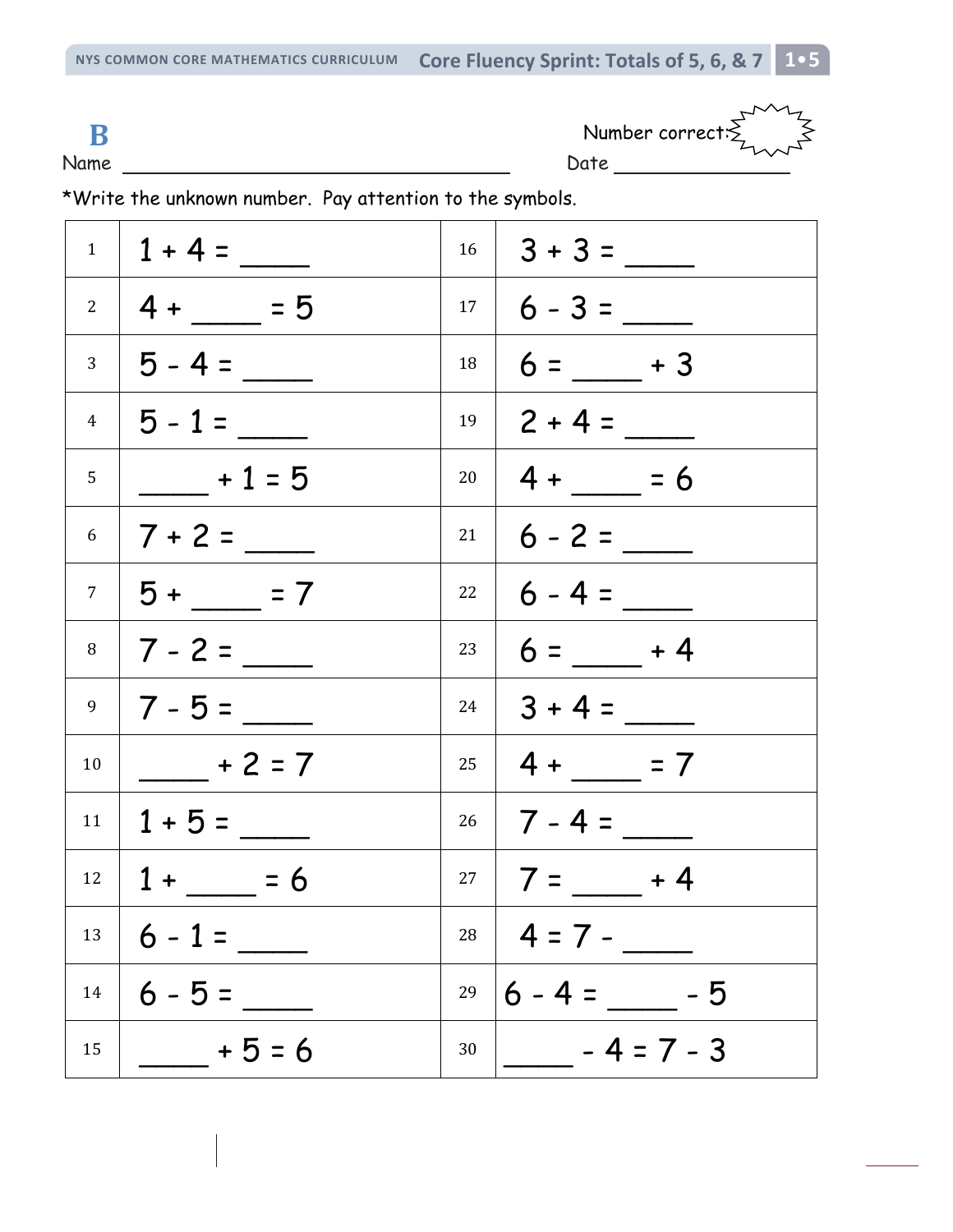**A** Number correct:  $\sum_{n=1}^{\infty}$ 

Name Date Date Development Date Date

| $1 \mid$       |                  | 16        |                          |
|----------------|------------------|-----------|--------------------------|
| $2^{\circ}$    | $5 + \_ = 10$    |           |                          |
| 3 <sup>1</sup> |                  | 18        |                          |
|                | $4 \mid 9 + 1 =$ | 19        |                          |
| 5 <sup>1</sup> | $1 + \_ = 10$    |           |                          |
| 6              | $10 - 1 =$       |           | $21   9 - 7 =$           |
| 7 <sup>1</sup> | $10 - 9 =$       |           | $22 \mid 8 = \_\_\_ + 2$ |
| 8              | $+9 = 10$        | $23 \mid$ |                          |
| 9              | $1 + 8 =$        |           | $24 \mid 3 + 6 =$        |
| 10             | $8 + \_ = 9$     |           |                          |
| 11             | $9 - 1 =$        |           | $26 \mid 9 - 6 =$        |
| 12             | $9 - 8 =$        |           | $27   9 = +3$            |
| 13             | $+1=9$           | 28        | $3 = 9 -$                |
| 14             | $4 + 4 =$        | 29        | $9 - 5 =$ -6             |
| 15             | $8 - 4 =$        | 30        | $-7=8-6$                 |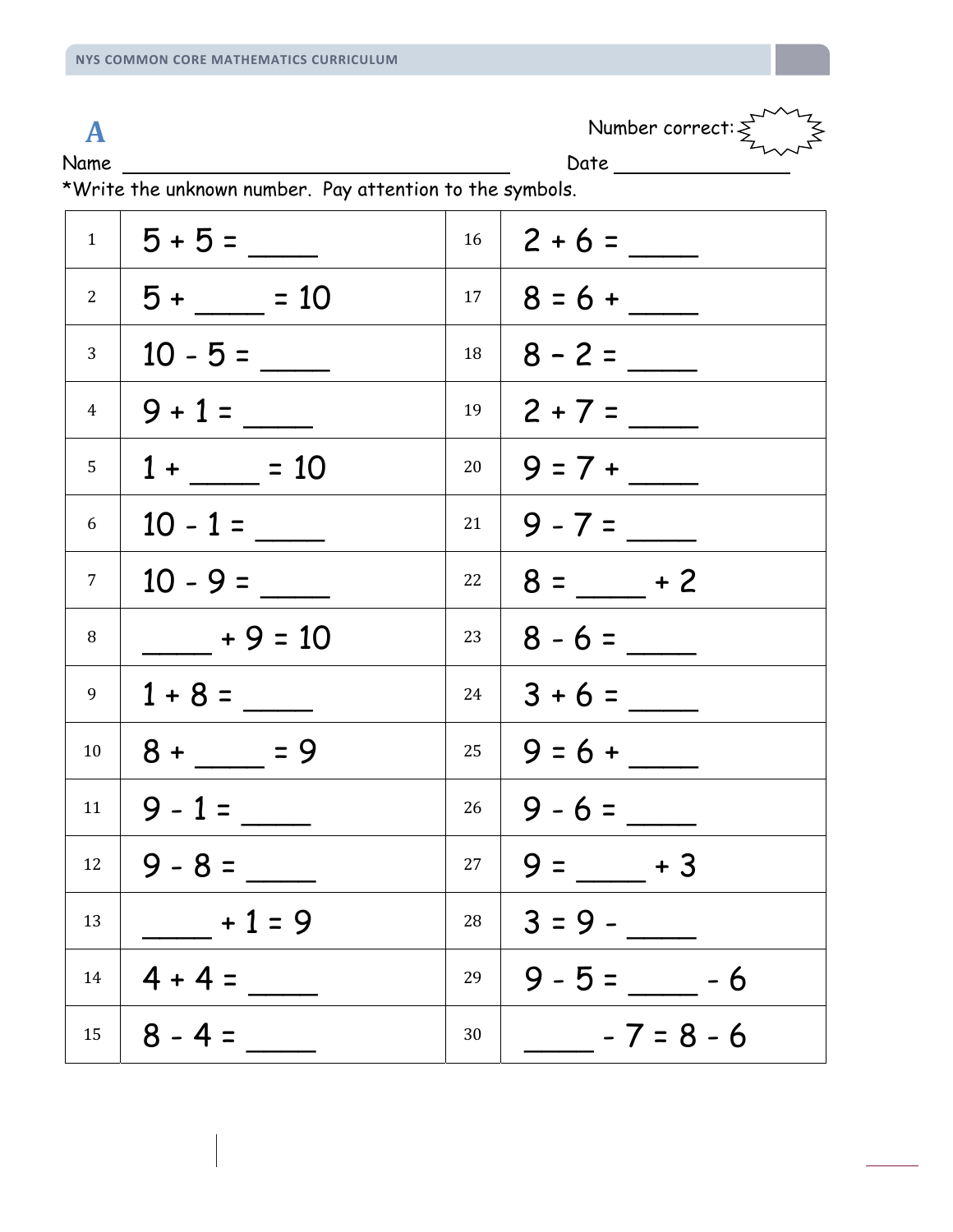$\mathbf{B}$  Number correct:  $\sum_{n=1}^{\infty}$ 

Name Date Date Date

|                | $1 \mid 9 + 1 =$            |           | $16 \mid 3 + 5 =$ |
|----------------|-----------------------------|-----------|-------------------|
| $2^{\circ}$    | $1 + \_ = 10$               |           |                   |
| 3 <sup>1</sup> | $10 - 1 =$                  | 18        |                   |
| $\overline{4}$ |                             | 19        |                   |
| 5              | $+9 = 10$                   | 20        |                   |
|                | $6 \mid 1 + 7 =$            | 21        |                   |
|                | $7 \mid 7 + \_\_\_\_\_ = 8$ | $22 \mid$ |                   |
| 8              | $8 - 1 =$                   | 23        | $9 =$ $-$ + 2     |
| 9              | $ 8 - 7 =$                  | 24        | $9 - 7 =$         |
| 10             | $+1=8$                      |           | $25 \mid 4 + 5 =$ |
|                | $11 \mid 2 + 8 =$           |           |                   |
|                | $12 \mid 2 + 10$            |           | $27   9 - 5 =$    |
| 13             | $10 - 2 =$                  |           | $28 \mid 5 = 9 -$ |
| 14             | $10 - 8 =$                  | 29        | $9 - 6 =$ - 5     |
| 15             | $+8 = 10$                   | 30        | $- - 6 = 9 - 7$   |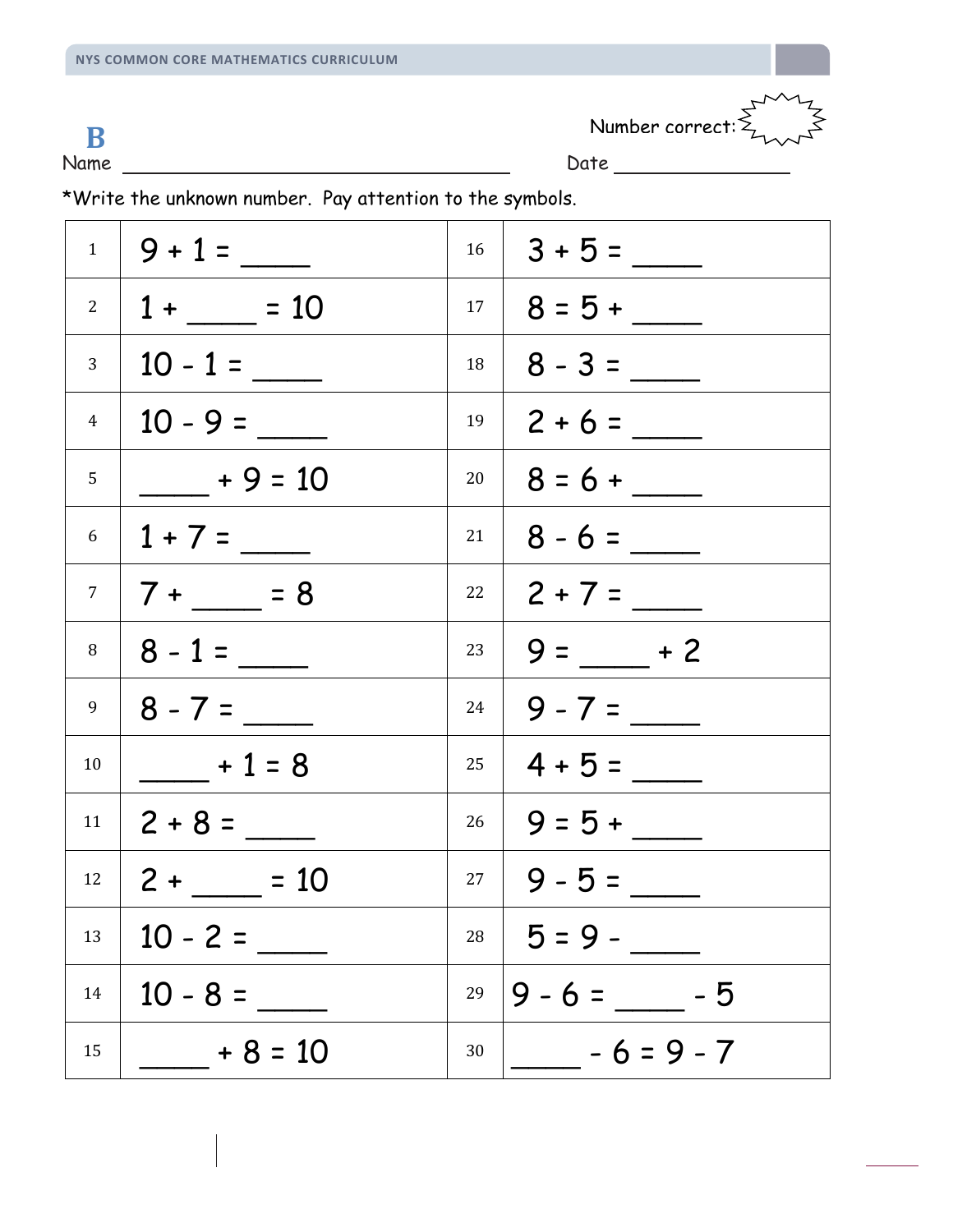#### **Grade 1 Core Fluency Differentiated Practice Sets (5 minutes)**

Materials: (S) Core Fluency Practice Sets

Note: Throughout Topic F in Module 4 and for the remainder of the year, each day's fluency includes an opportunity for review and mastery of the sums and differences with totals through 10 by means of the Core Fluency Practice Sets or Sprints. Five options are provided in this lesson for the Core Fluency Practice Set, with Sheet A being the simplest addition fluency of the grade and Sheet E being the most complex. Start all students on Sheet A. Keep a record of student progress so that you can move students to more complex sheets as they are ready.

Students complete as many problems as they can in 90 seconds. We recommend 100% accuracy and completion before moving to the next level. Collect any Practice Sheets that have been completed within the 90 seconds and check the answers. The next time Core Fluency Practice Sets are used, students who have successfully completed their set today can be provided with the next level.

For early finishers, you might assign a counting pattern and start number. Celebrate improvement as well as advancement. Students should be encouraged to compete with themselves rather than their peers. Interview students on practice strategies. Notify caring adults of each child's progress.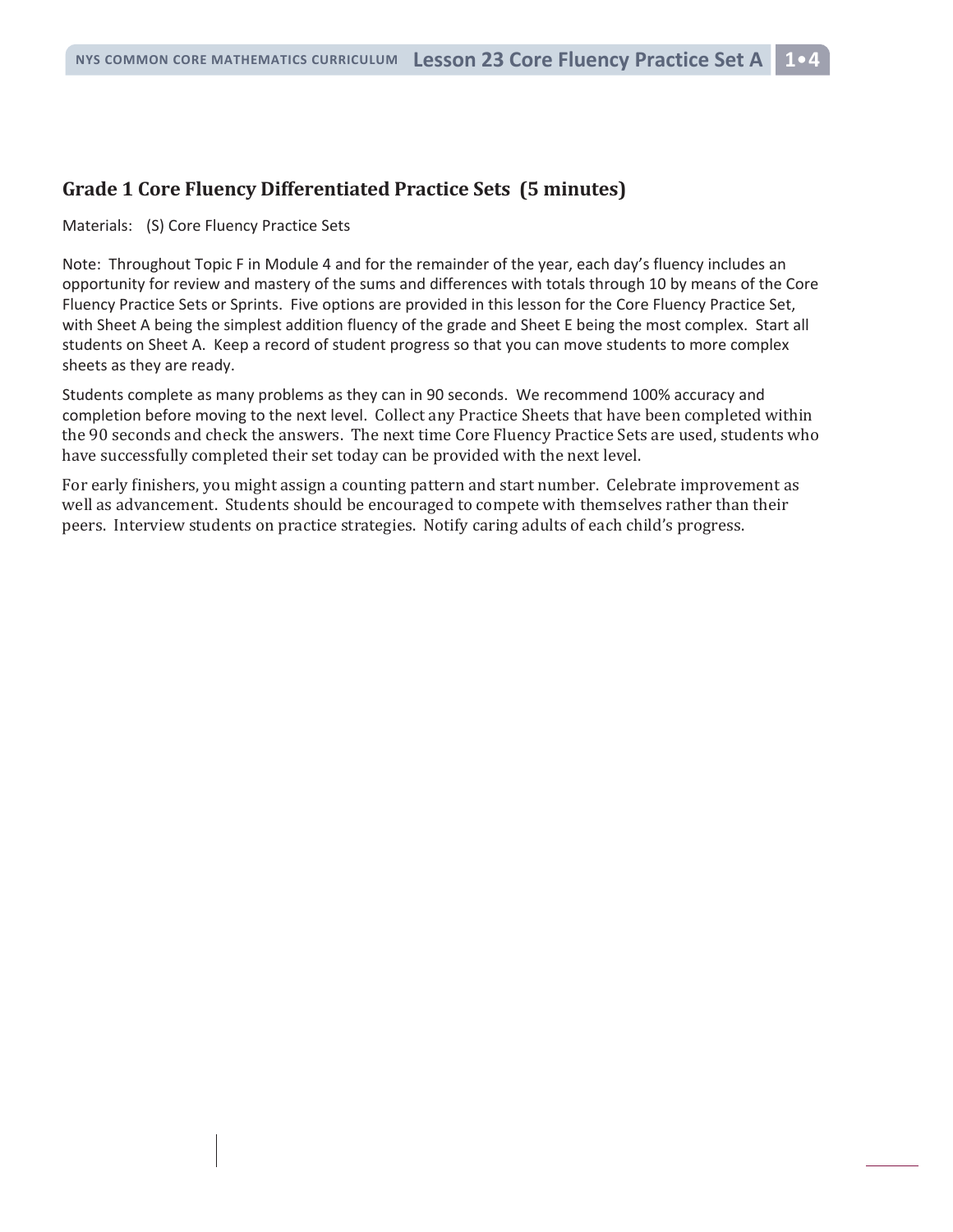Name Date Date Date Date

| My Addition Practice |                                            |                    |  |
|----------------------|--------------------------------------------|--------------------|--|
|                      |                                            |                    |  |
| $1\ 6 + 0 =$         | $11.7 + 1 =$                               | $21\ 5 + 3 =$      |  |
| $20+6 =$             | $12 = 1 + 7$                               | $22 \t= 5 + 4$     |  |
| $3\quad 5 + 1 =$     | $3 + 3 =$                                  | $23\,6+4=$         |  |
| $4\quad 1+5=$        | $14 \quad 3 + 4 =$                         | $24 + 6 =$         |  |
| $5\,6+1=$            | $15. \t= 3 + 5$                            | $25 \t= 4 + 4$     |  |
| $6\quad 1+6=$        | $16.6 + 3 =$                               | $26 \quad 3 + 4 =$ |  |
| $7.6 + 2 =$          | $7 + 3 =$                                  | $27\,5+5=$         |  |
| $8\quad 5 + 2 =$     | $18. \ \_ \ \_ \ \_ \ \_ \ \_ \ \_ \ \_ \$ | $28.$ = 4 + 5      |  |
| $2 + 5 =$            | $19\ 2+7=$                                 | $29.3 + 7 =$       |  |
| $10 \t2 + 4 =$       | $20.2 + 8 =$                               | $30.$ = 3 + 6      |  |

Today I finished \_\_\_\_\_ problems.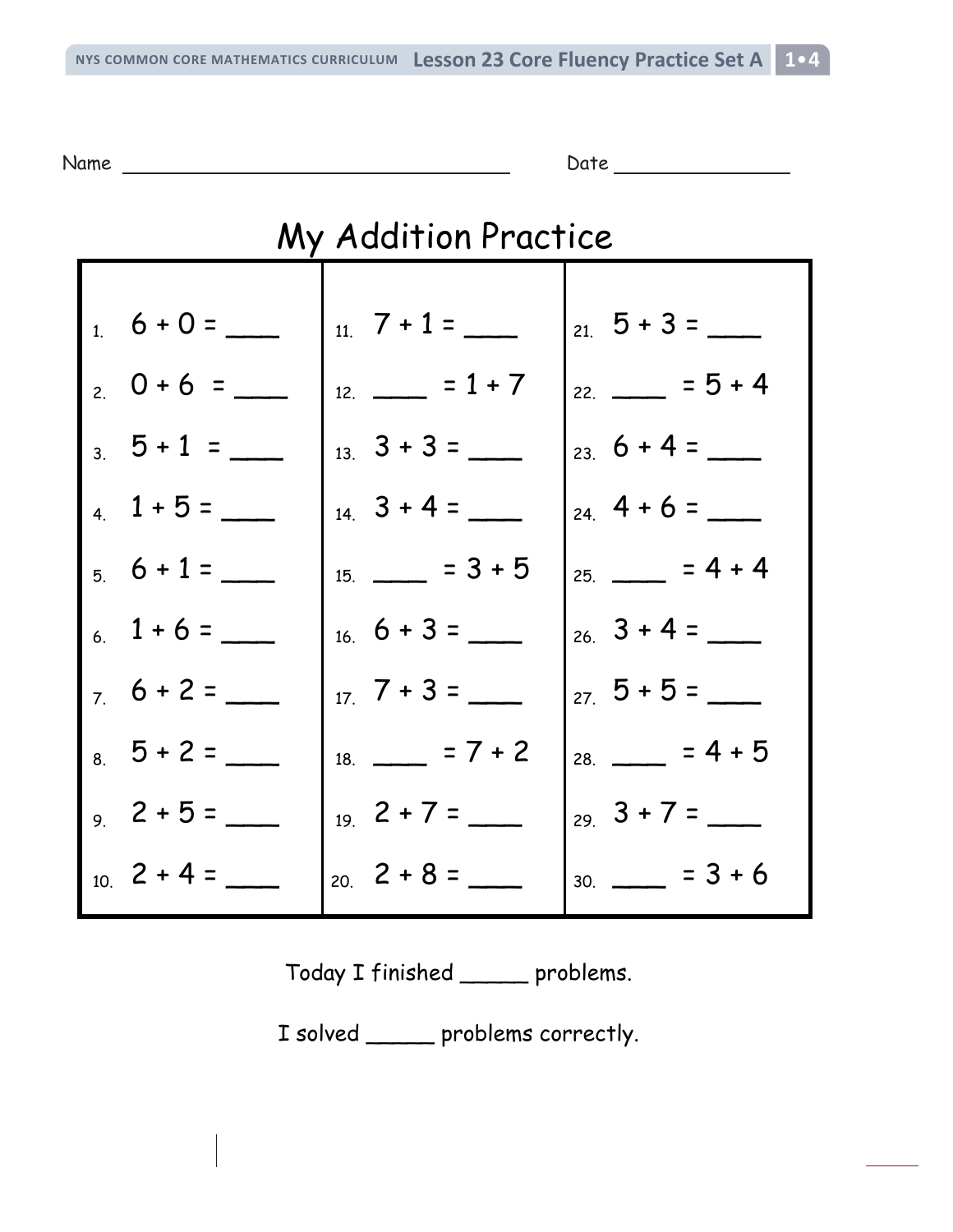Name Date Date Date

| My Missing Addend Practice                     |                         |                                       |  |
|------------------------------------------------|-------------------------|---------------------------------------|--|
| $1.6 + - = 6$                                  | $11 \quad 3 + \quad 56$ | $21.4 + \underline{\hspace{1cm}} = 7$ |  |
| $20 + 56$                                      | $12 \cdot 4 + 58$       | $22\sqrt{7} = 3 +$                    |  |
| $3\,5 + \,= 6$                                 | $13 \quad 10 = 5 +$     | $23 \t2 + 7$                          |  |
| $4 + 56$                                       | $14 \quad 5 + \quad 29$ | $24 = 8$                              |  |
| $50+7$                                         | $15 \t5 + 7$            | $25 \t9 = 2 +$                        |  |
| $6.6 + 7$                                      | $_{16}$ 8 = 5 +         | $26 \t2 + 10$                         |  |
| $7 \t1 + 7$                                    | $17\,5 + \_ = 9$        | $27\quad 10 = 3 +$                    |  |
| $8 \overline{7} + \underline{\phantom{0}} = 8$ | $_{18}$ 8 + $= 10$      | $28 \t3 + 29$                         |  |
| $, 1 + 3 = 8$                                  | $_{19}$ 7 + = 10        | $_{29}$ 4 + = 9                       |  |
| $10.6 + \underline{\hspace{1cm}} = 8$          | $_{20}$ 10 = 6 +        | $_{30}$ 10 = 4 +                      |  |

Today I finished \_\_\_\_\_ problems.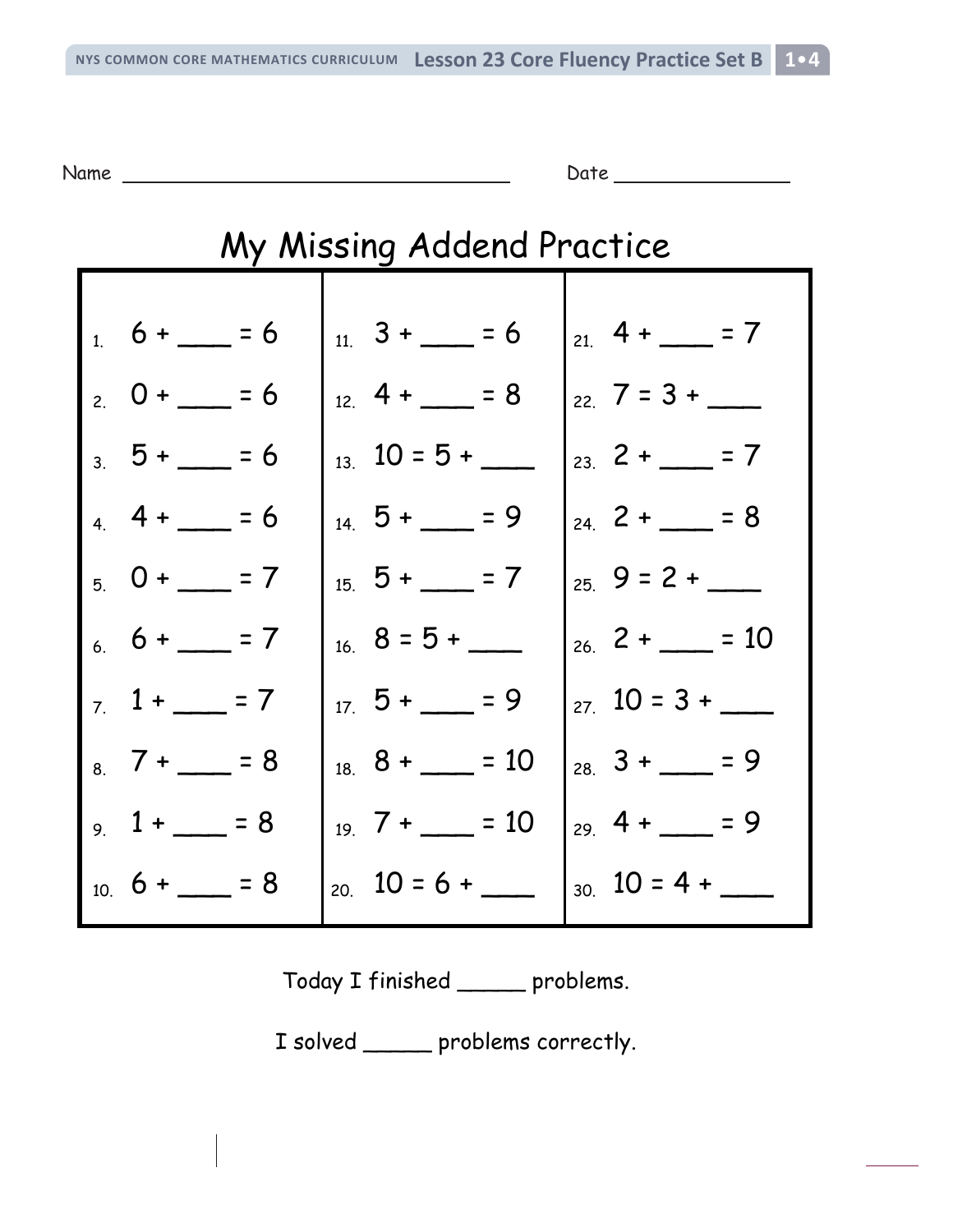Name Date Date Date Date

# My Related Addition and Subtraction Practice

|                | $15 + 56$                             | $11.7 +$ = 10   | $21.4 + - = 8$      |
|----------------|---------------------------------------|-----------------|---------------------|
| $\overline{z}$ | $1 + 56$                              | $12 \t10 - 7 =$ | $22.8 - 4 =$        |
|                | $3\ 6 - 1 =$                          | $13.5 +$ = 7    | $23 \, 4 + 7$       |
|                | $49 + 10$                             | $14$ 7 – 5 =    | $_{24}$ 7 – 4 =     |
| $\overline{5}$ | $1 + 10$                              | $15.5 + - = 8$  | $25, 5 + 5$         |
|                | $10 - 9 =$                            |                 | $26.9 - 5 =$        |
|                | $7.5 + \underline{\hspace{1cm}} = 10$ | $17.4 + - 56$   | $27.6 + -29$        |
|                | $10 - 5 =$                            | $18.6 - 4 =$    | $28.9 - 6 =$        |
|                | $8 + 10$                              | $19 \t3 + - 5$  | $_{29}$ 4 + $-$ = 7 |
|                | $10.10 - 8 =$                         | $_{20}$ 6 - 3 = | $_{30}$ 7 - 4 =     |

Today I finished \_\_\_\_\_ problems.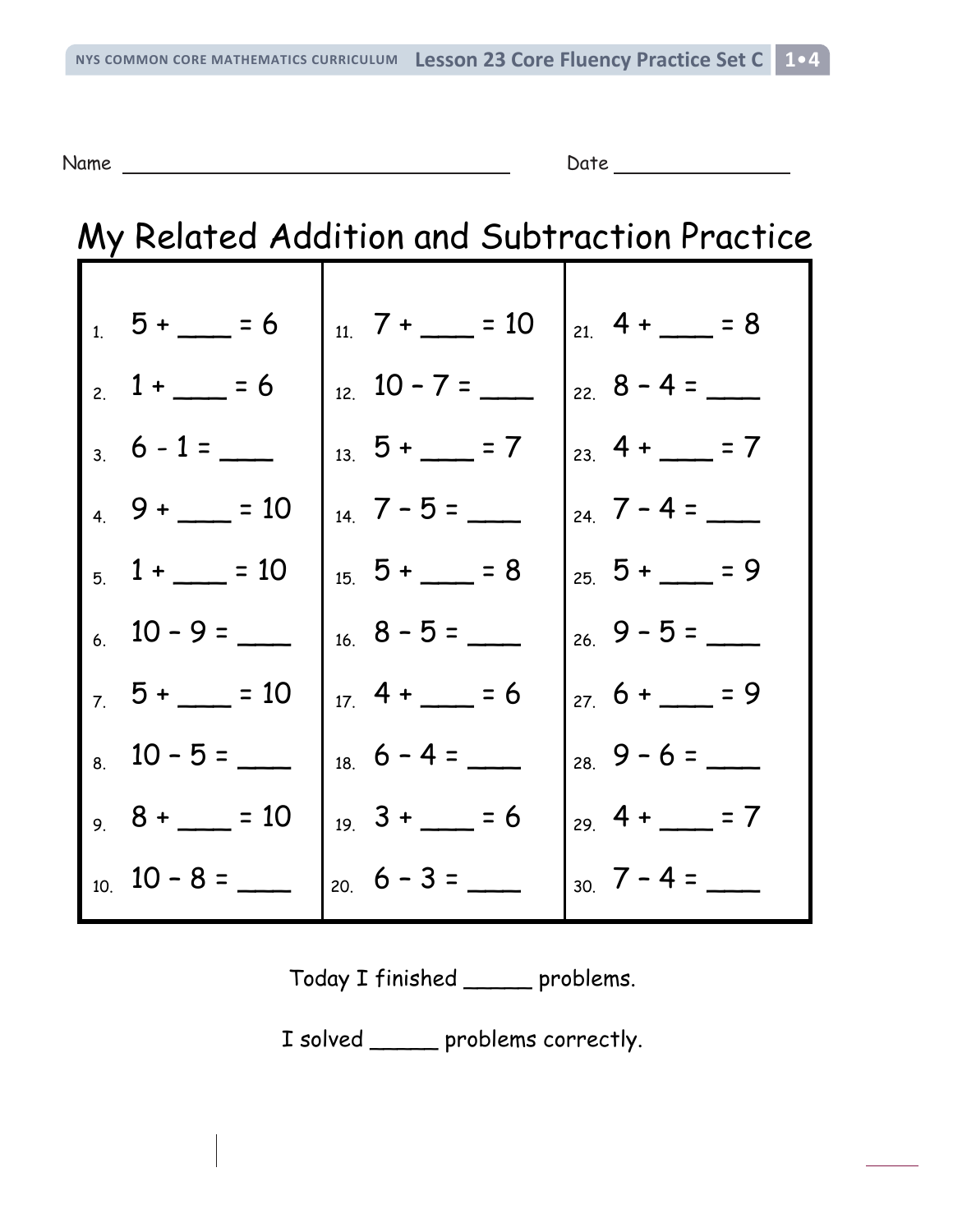Name Date Date Date

| <b>My Subtraction Practice</b> |                     |                     |  |
|--------------------------------|---------------------|---------------------|--|
|                                |                     |                     |  |
| $1.6 - 0 =$                    | $11.6 - 3 =$        |                     |  |
| $2.6 - 1 =$                    | $12.7 - 3 =$        | $_{22}$ 8 - 3 = ___ |  |
| $3 \t7 - 1 =$                  | $13.9 - 3 =$        | $23 \t8 - 5 =$      |  |
| $4.8 - 1 =$                    | $14 \quad 10 - 8 =$ | $24.9 - 5 =$        |  |
| $5.6 - 2 =$                    | $15.10 - 6 =$       | $25.9 - 4 =$        |  |
| $6\quad 7 - 2 =$               | $16. 10 - 4 =$      | $26\,7 - 3 =$       |  |
| $7.9 - 2 =$                    | $17 \quad 10 - 5 =$ | $27 \t10 - 7 =$     |  |
| $8.10 - 10 =$                  | $18.7 - 6 =$        | $28.9 - 7 =$        |  |
| $9.10 - 9 =$                   | $19\,7 - 5 =$       | $29.9 - 6 =$        |  |
| $10.10 - 7 =$                  | $20.6 - 4 =$        | $30.8 - 6 =$        |  |

Today I finished \_\_\_\_\_ problems.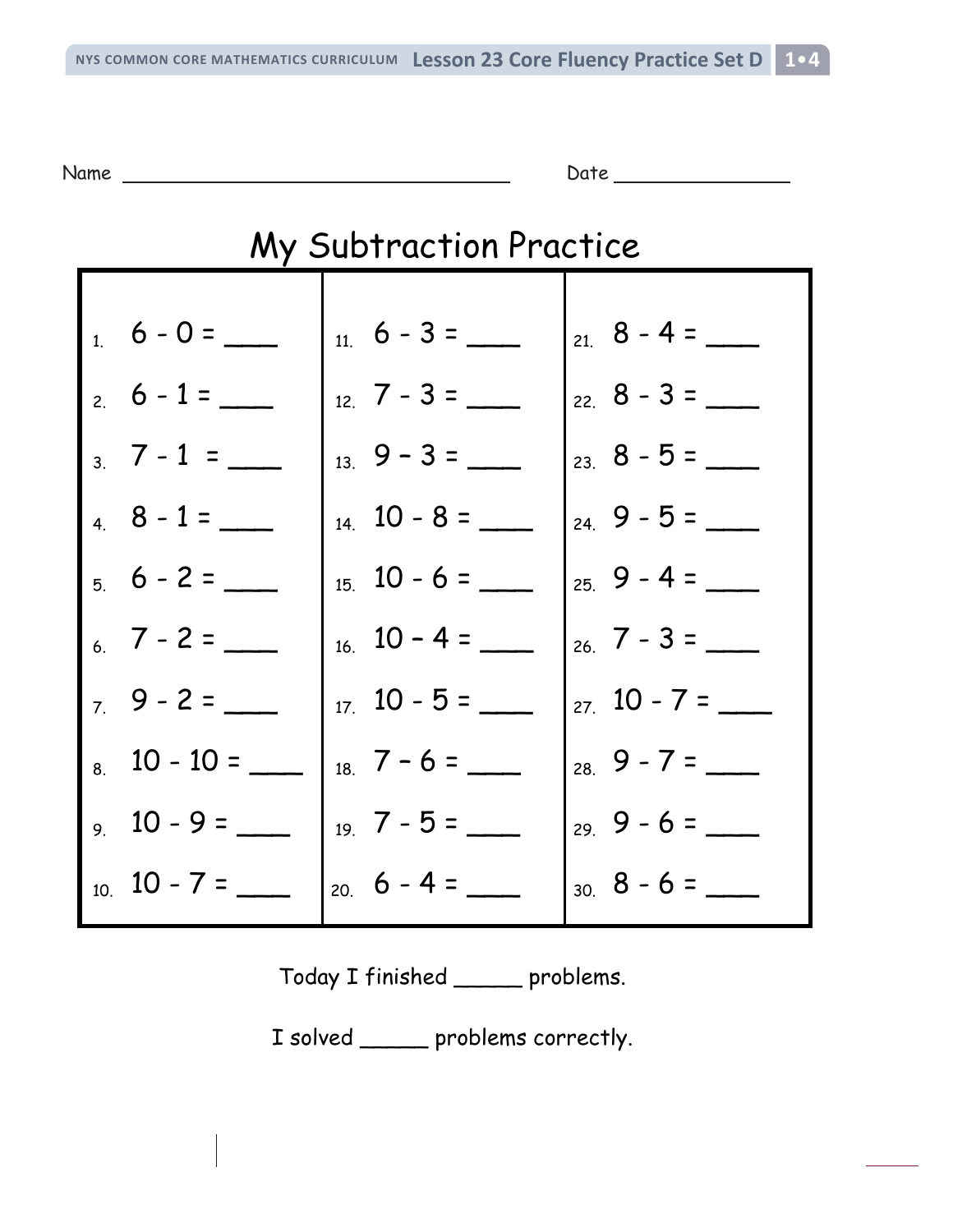Name Date

| My Mixed Practice |                  |                     |  |
|-------------------|------------------|---------------------|--|
| $1\ 4 + 2 =$      | $11 \t2 + 5 = 6$ | $_{21}$ 8 - 5 =     |  |
| $2 + 5 = 6$       | $12\,6 - 2 =$    | $22 \t3 + 2 = 8$    |  |
| $3.6 = 3 +$       | $13\,6 - 4 =$    | $23 \t8 = +5$       |  |
| $4\quad 2+5=$     | $14.5 +$ = 7     | $_{24.}$ + 2 = 9    |  |
| $, 7 = 5 +$       | $15$ 7 - 5 =     | $259 = +7$          |  |
| $6.4 + 3 =$       | $16$ 7 - 4 =     | $26\,9 - 2 =$       |  |
| $7 = 7 + 4$       | $17 - 3 =$       | $279 - 7 =$         |  |
| $8 = 8 - 4$       | $18.8 = 6 +$     | $28\,9-6=$          |  |
| $, 4 + 5 =$       | $198 - 2 =$      | $_{29}$ 9 = $-$ + 4 |  |
| $10.9 =$ $- + 4$  | $20.8 - 6 =$     | $30\quad 9 - 6 =$   |  |

Today I finished \_\_\_\_\_ problems.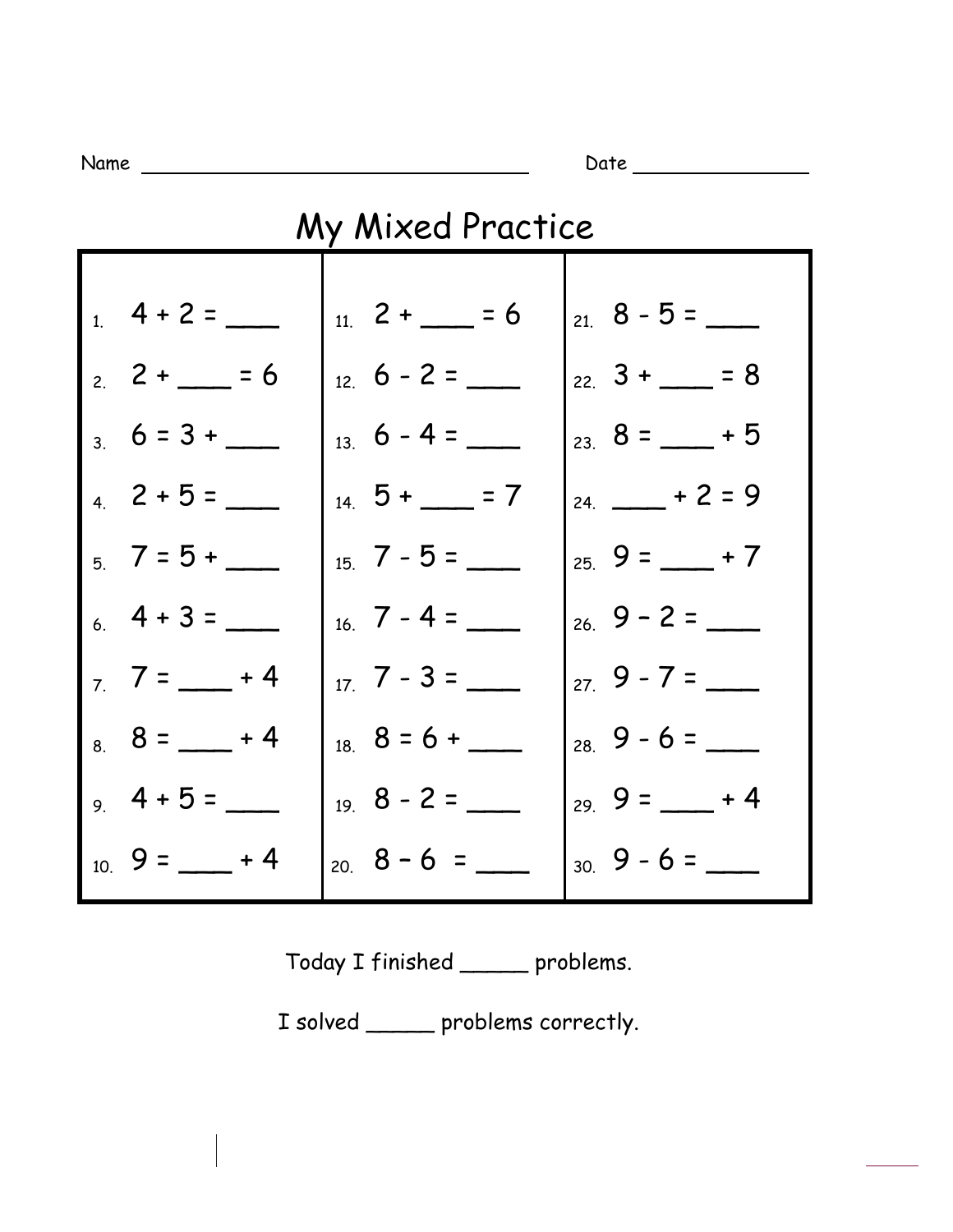## Module 5 Application Problems

### Lesson 1

Today, everyone will get 7 straw pieces to use in our lesson. Later, you will use your pieces and your partner's pieces together. How many straw pieces will you have to use when you and your partner put them together?

## Lesson 2

Lee has 9 straws. He uses 4 straws to make a shape. How many straws does he have left to make other shapes?

Extension: What possible shapes could Lee have created? Draw the different shapes Lee might have made using 4 straws. Label any shapes whose name you know.

## Lesson 3

Rose draws 6 triangles. Maria draws 7 triangles. How many more triangles does Maria have than Rose?

Note: Let students know that today's problem is a little different from past problems because today they are comparing Rose's triangles with Maria's. Suggest that they draw two different tapes with the same endpoint on the left, so that they can more easily compare the two numbers. As you circulate, support students in aligning their shapes and bars to assist in solving this *compare with difference unknown* problem type.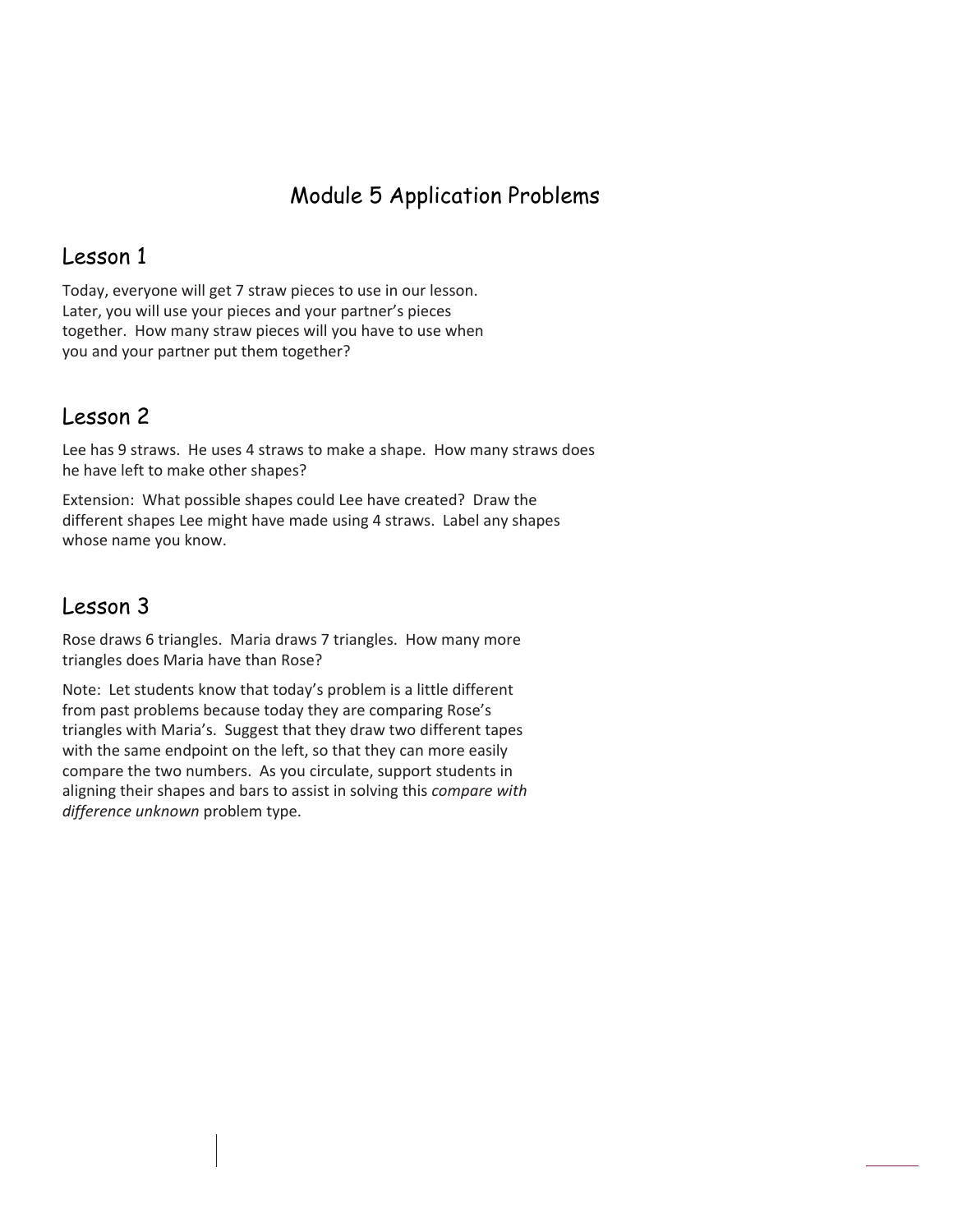## Lesson 4

Anton made a tower 5 cubes high. Ben made a tower 7 cubes high. How much taller is Ben's tower than Anton's?

Note: If student's struggled with yesterday's *compare with difference unknown* problem, use a guided approach. Have students follow the steps outlined below:

- Read the story's first two sentences.
- **•** Draw and label a picture.
- Analyze their drawing. *Who has the taller tower? How many more cubes does Anton need to have a tower as tall as Ben?*
- Read the question: *How much taller is Ben's tower than Anton's?*
- **Reflect on their peers' work. Show two students' drawings and strategies using the document** camera so that students can explain how they solved the problem.

### Lesson 5

Darnell and Tamra are comparing their grapes. Darnell's vine has 9 grapes. Tamra's vine has 6 grapes. How many more grapes does Darnell have than Tamra?

Note: This *compare with difference unknown* problem continues to engage students in the same type of problem using different contexts and a larger difference between the numbers. If necessary, remind students that they are comparing Darnell's grapes and Tamra's grapes. When comparing two numbers, it is best to use double tape diagrams, which more clearly support visualizing the difference between the two quantities.

### Lesson 6

Emi lined up 4 yellow cubes in a row. Fran lined up 7 blue cubes in a row. Who has fewer cubes? How many fewer cubes does she have?

Note: This problem continues to provide the opportunity for students to work with *compare with difference unknown* problem types. For the past few days, students have looked at questions that asked *how many more*. Today's question incorporates the challenging vocabulary word of *fewer*. You may choose to give examples of the word *fewer* prior to having students solve the problem.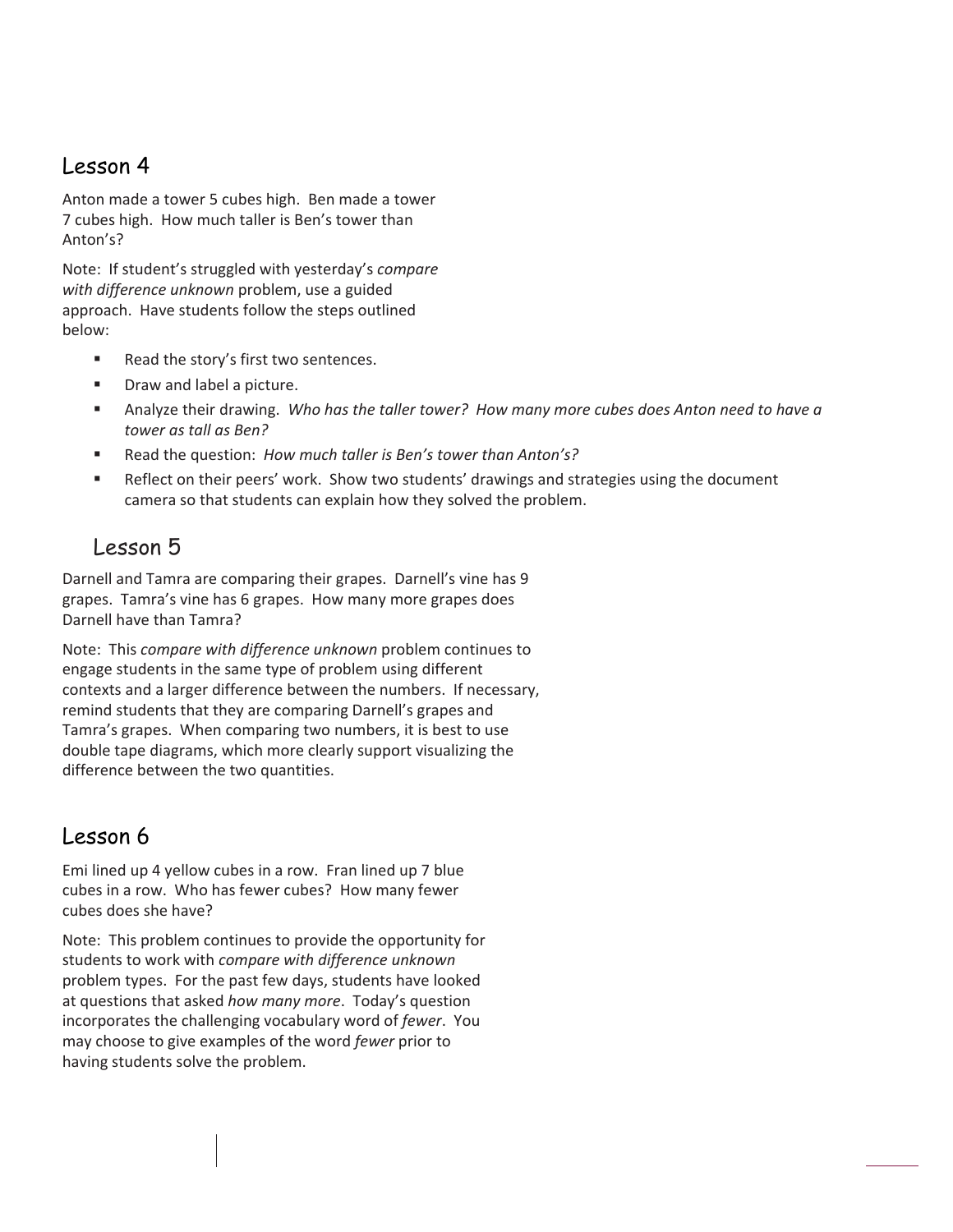#### Les sson 7

Peter set up 5 rectangular prisms to make 5 towers. He put a cone on top of 3 of the towers. How many more cones does Peter need to have a cone on every tower?

Note: This application problem presents a compare with difference unknown problem type using easy numbers. Before moving to fluency, link the Application Problem question with the more challenging

comparison question How many fewer cones does Peter have than rectangular prisms? In the student sample selected, notice that the student does not yet independently use double-tape diagrams. After the student explains how she solved this problem using her drawing, one rectangle can be drawn around the cones and one rectangle can one rectangle can be drawn around the cones and one rectangle can<br>be drawn around the prisms, turning the drawing into a double-tape diagram. If there are students in the class who are already effectively using the double-tape diagram, the two models can be compared.



#### Les sson 8

Peter and Fran each have an equal number of pattern blocks. There are 12 pattern blocks altogether. How many pattern blocks does Fran have?

Note: In today's Application Problem, students explore their understanding of the word equal. Note the Peter and Fran each have an equal number of pattern blocks. There are 12 pattern blocks altogether. How<br>many pattern blocks does Fran have?<br>Note: In today's Application Problem, students explore their understanding of the students' understanding of equal parts, as applied in today's lesson.

## Les sson 9

Emi cut a square brownie into fourths. Draw a picture of the brownie. Emi gave away 3 parts of the brownie. How many pieces does she have left?

Extension: What part, or fraction of the whole brownie is left?

Note: Today's problem provides students with the opportunity to apply yesterday's terminology of *fourths*. Students solve the relatively familiar take away with result unknown problem type using fractions as a type of unit.